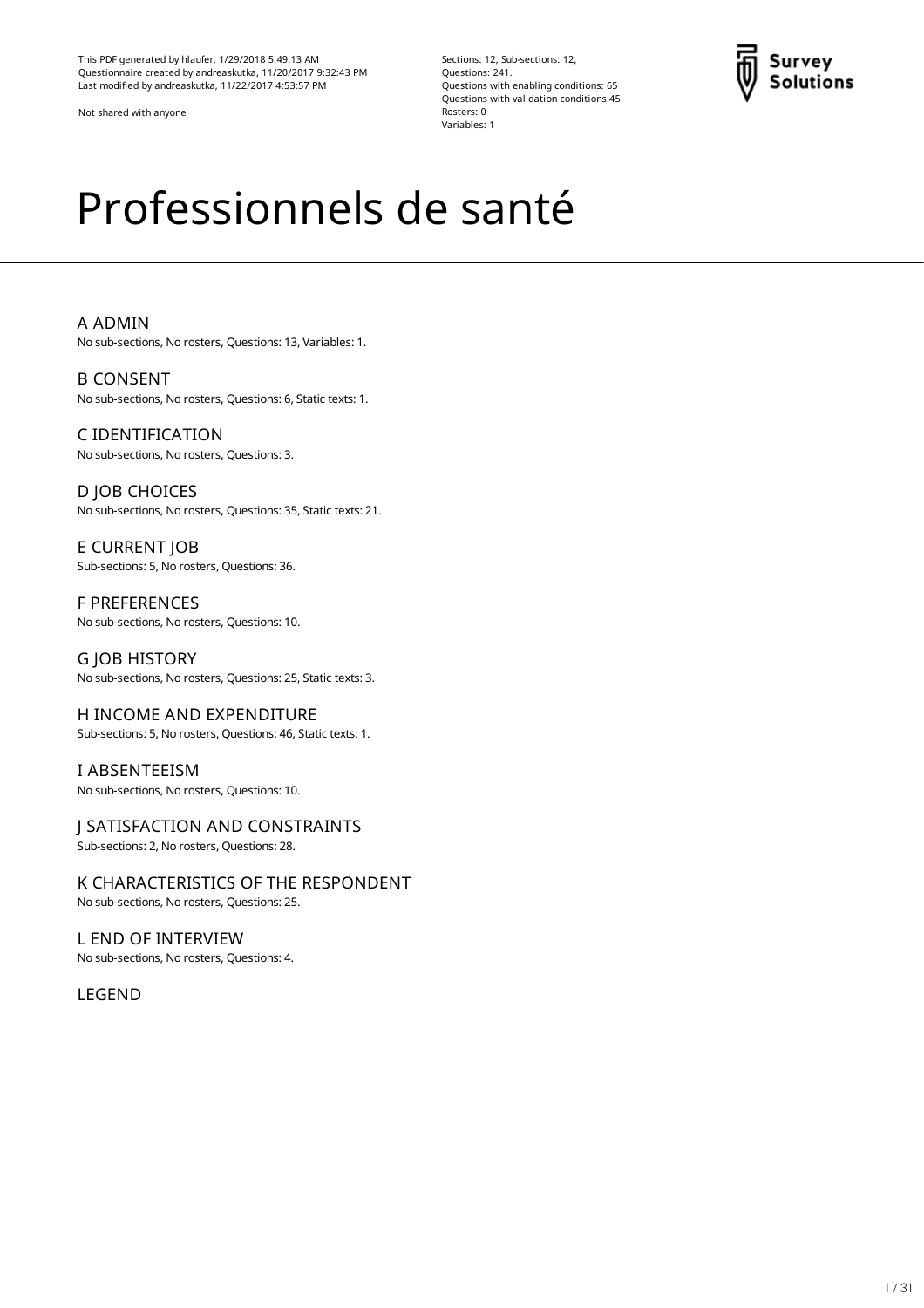# <span id="page-1-0"></span>A ADMIN

| ID code of the health facility | <b>TEXT</b><br>hfid<br>SCOPE: IDENTIFYING                                                                                                                                                                  |
|--------------------------------|------------------------------------------------------------------------------------------------------------------------------------------------------------------------------------------------------------|
| ID code of the interviewer     | <b>TEXT</b><br>a1                                                                                                                                                                                          |
| ID code of the supervisor      | <b>TEXT</b><br>a2                                                                                                                                                                                          |
| Interview date                 | DATE: CURRENT TIME<br>a3                                                                                                                                                                                   |
| Name of the health facility    | <b>TEXT</b><br>a4                                                                                                                                                                                          |
| Type of health facility        | SINGLE-SELECT<br>a5<br>01 O National Hospital<br>02 O Regional Hospital<br>03 O Prefectural Hospital<br>04 O Communal Hospital<br>05 O Improved Health Center<br>06 O Health Center<br>O Health Post<br>07 |
| Location of the facility       | SINGLE-SELECT<br>a6<br>01 O Urban<br>02 O Rural                                                                                                                                                            |
| Zone of the facility           | SINGLE-SELECT<br>a7<br>01 $\bigcirc$ Zone 1<br>02 O Zone 2<br>03 O Zone 3<br>04 O Zone 4<br>98 O I don't know                                                                                              |
| Region of the facility         | SINGLE-SELECT<br>a8<br>01 O Boké<br>02 O Conakry<br>03 O Faranah<br>04 O Kankan<br>05 O Kindia<br>06 O Labé<br>07 O Mamou<br>08 O Nzérékoré                                                                |
| Prefectures                    | <b>TEXT</b><br>a9                                                                                                                                                                                          |
| Sub-Prefectures                | a10<br><b>TEXT</b>                                                                                                                                                                                         |
| Nearest town (geographical)    | <b>TEXT</b><br>a11                                                                                                                                                                                         |

╈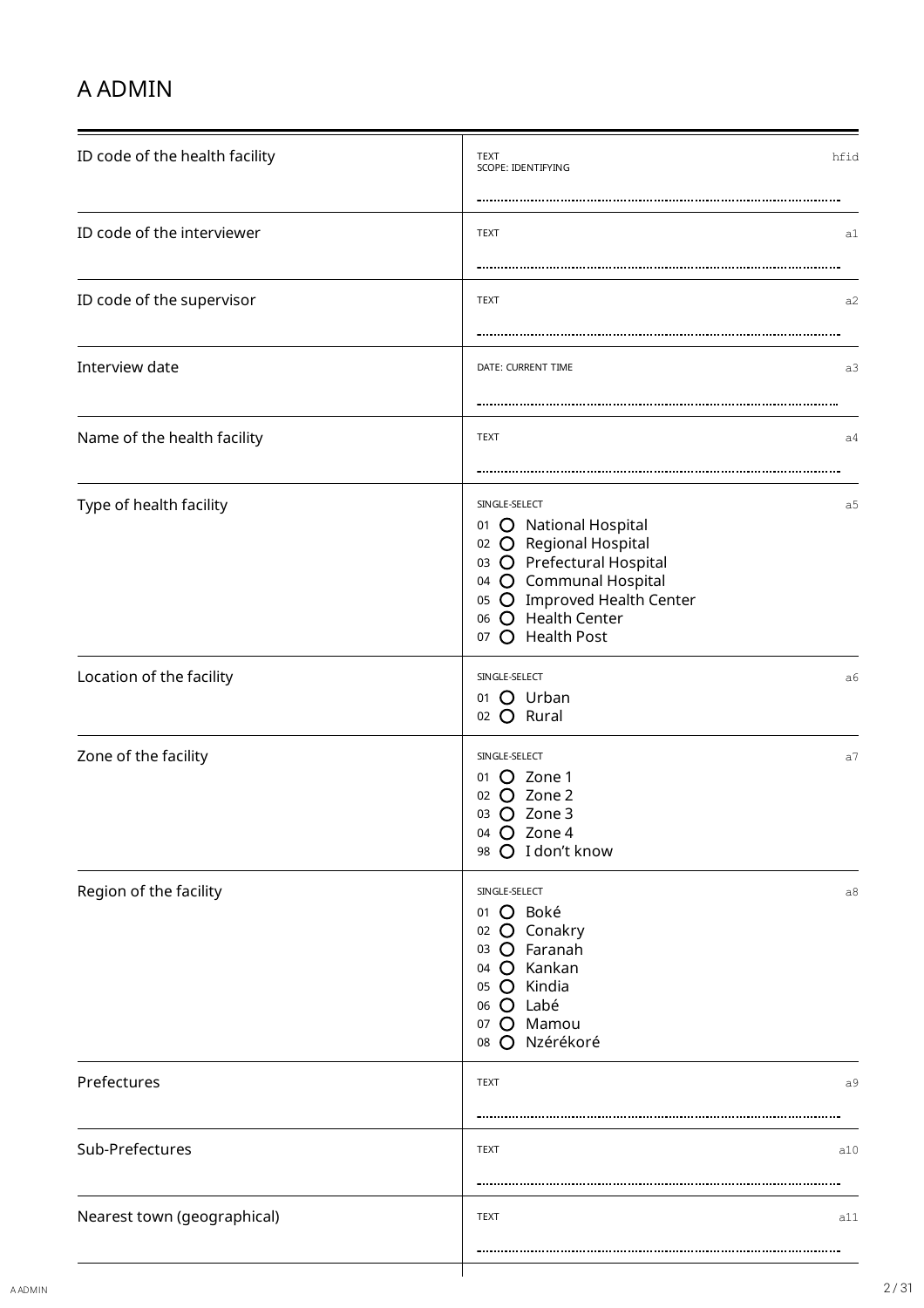| GPS coordinates          | GPS           | a12 |
|--------------------------|---------------|-----|
|                          | $\mathsf{N}$  |     |
|                          | W             |     |
|                          | A             |     |
| VARIABLE<br>Quest.IRnd() | <b>DOUBLE</b> | rnd |

# <span id="page-2-0"></span>B CONSENT

#### STATIC TEXT

Hello. My name is \_\_\_\_\_\_\_\_\_\_\_\_\_\_\_\_\_\_\_\_\_\_\_\_\_\_\_\_\_ and I am from CERREGUI. We are working with the Ministry of Health, the World Bank and Oxford Policy Management on this health analytical project. We would like to know how you became a health worker, the challenges you face in your daily work, about your motivations and preferences. Your answers will help us better understand your situation as a health worker and we will present the findings to the Ministry of Health. This can help the policy makers design better policies for health workers in Guinea. The interview would take approximately 60 minutes. Participation in this research is voluntary. We will report the findings in a way that nobody will know what you tell me today. We will present the aggregate results without the details of what each patient is telling us. That means that you can be completely honest with us. Of course you can refuse to answer any questions and stop the interview at any time if you wish to. At this point, do you have any questions about the study? Do I have your *agreement to proceed?*

|      | I understand that the information I will provide<br>in the questionnaire includes identifiers, so<br>that I can be contacted for clarification. I<br>understand that the identifier information is<br>not used in the analysis; each form will be<br>anonymised and no personal information will<br>be shared with anyone else, but the research<br>team. | SINGLE-SELECT<br>01 ( ) Yes<br>$02$ O No                                                                                                                                                    | b1             |
|------|-----------------------------------------------------------------------------------------------------------------------------------------------------------------------------------------------------------------------------------------------------------------------------------------------------------------------------------------------------------|---------------------------------------------------------------------------------------------------------------------------------------------------------------------------------------------|----------------|
|      | $V1$ self==1<br>M1 EXPLAIN TO RESPONDENT IN SIMPLE TERMS                                                                                                                                                                                                                                                                                                  |                                                                                                                                                                                             |                |
|      | I understand that my participation is voluntary<br>and that I am free to withdraw at any time<br>without giving any reason, without my medical<br>care or legal rights being affected.                                                                                                                                                                    | SINGLE-SELECT<br>01 O Yes<br>$02$ O No                                                                                                                                                      | b2             |
| M1 - | $V1$ self==1<br>EXPLAIN TO RESPONDENT IN SIMPLE TERMS                                                                                                                                                                                                                                                                                                     |                                                                                                                                                                                             |                |
|      | I understand that the information from my<br>interview will be pooled with other<br>participants' responses, anonymised and may<br>be published.                                                                                                                                                                                                          | SINGLE-SELECT<br>01 $\Omega$ Yes<br>02 O No                                                                                                                                                 | b3             |
| M1   | $V1 \text{ self} == 1$<br>EXPLAIN TO RESPONDENT IN SIMPLE TERMS                                                                                                                                                                                                                                                                                           |                                                                                                                                                                                             |                |
|      | Do you want to participate in our survey?<br>$E_{\rm b1==1}$ && b2==1 && b3==1                                                                                                                                                                                                                                                                            | SINGLE-SELECT<br>01 $\bigcirc$ Yes<br>$02$ O No                                                                                                                                             | b4             |
|      | If you are not willing to participate in this<br>survey would you please tell us the main<br>reason for not participating in this survey?<br>$E_{\text{b4} == 2}$                                                                                                                                                                                         | SINGLE-SELECT<br>01 O Do not have time<br>02 $\bigcirc$ Do not have interest<br>03 O Not approved by my superiors<br>04 O Do not want to share personal<br>information<br>05 O Fear/anxiety | b <sub>5</sub> |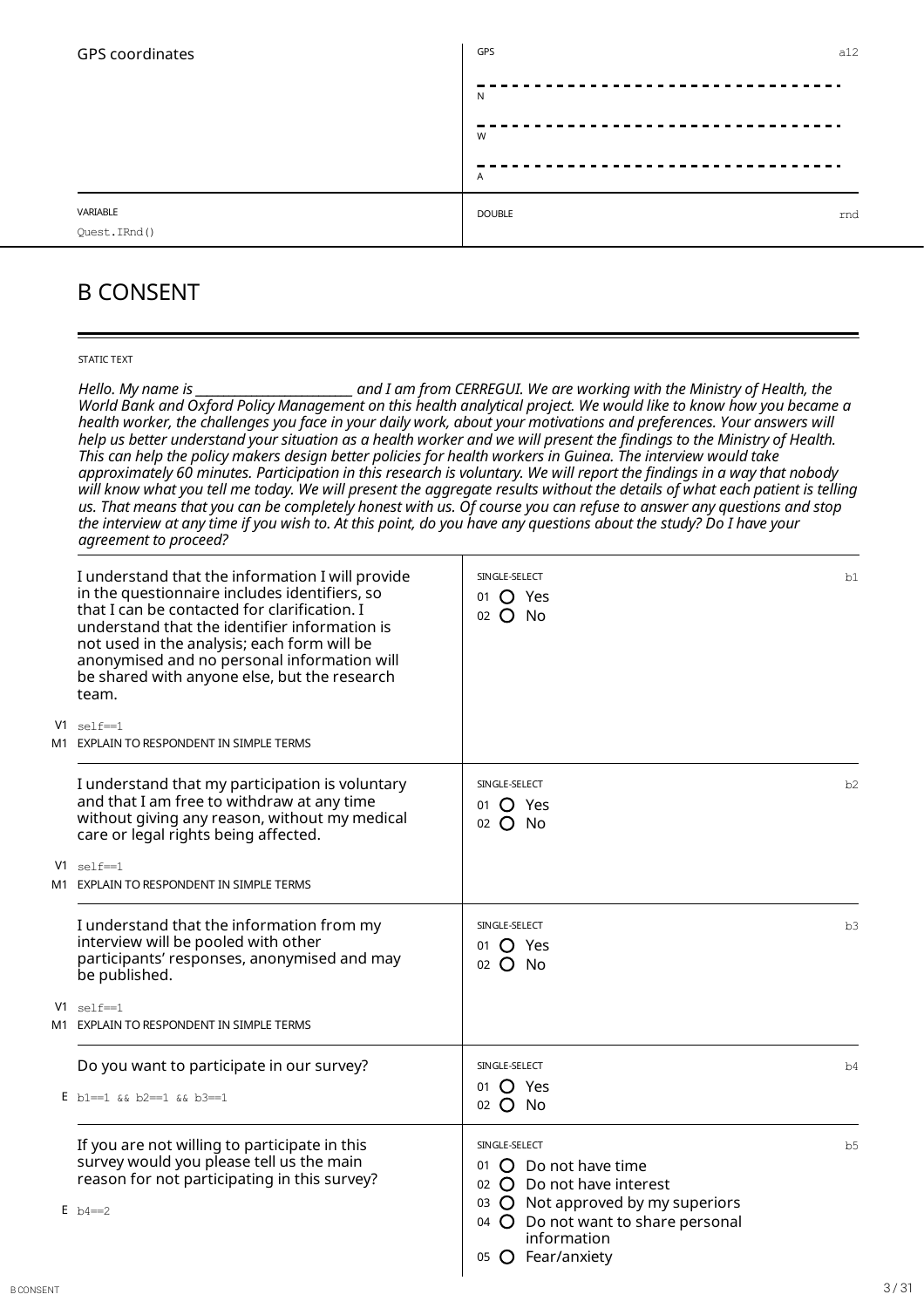|                     | 97 O Others, specify<br>98 O Don't know |        |
|---------------------|-----------------------------------------|--------|
| Specify other       | <b>TEXT</b>                             | b5 oth |
| $E_{\text{b5}==97}$ |                                         |        |

# <span id="page-3-0"></span>C IDENTIFICATION

| Surname and name of the respondent    | <b>TEXT</b><br>c1                                                                                                    |
|---------------------------------------|----------------------------------------------------------------------------------------------------------------------|
|                                       |                                                                                                                      |
| What is your official designation?    | SINGLE-SELECT<br>c2<br>01 O Specialist doctor<br>O Doctor<br>02<br>O Nurse<br>03<br>O Midwife<br>04<br>$O$ ATS<br>05 |
| Mobile phone number of the respondent | <b>TEXT</b><br>c <sub>3</sub>                                                                                        |
| I Enter 000000000 if none             |                                                                                                                      |

# <span id="page-3-1"></span>D JOB CHOICES

#### STATIC TEXT

A LIRE: Nous allons maintenant procéder a un exercice au cours duquel vous vous verrez proposer deux postes hypothétiques. Chaque poste a des caractéristiques différentes et vous devrez choisir le poste qui vous parait le meilleur des deux. Puis une sous question vous demandera si, en les conditions actuelles, vous accepteriez en effet le poste en *question. D'abord, merci de prendre quelques minutes pourvous familiariser avec les caractéristiques des postes*

#### STATIC TEXT

#### *A MONTRER:*

*(1) la feuille avec les differentes characteristiques en rapport avec le type de travailleur: %c2% (2) L'exemple pour le travailleur %c2%*

#### STATIC TEXT

E (c2==1 || c2 == 2) && rnd<0.5

#### *Procédure alternative: Veuillez passer la tablette à l'enqueté(e) et faire exemple avec lui/elle*

|                     | <b>Médecins: EXEMPLE</b> |                       |
|---------------------|--------------------------|-----------------------|
| Caractéristiques    | Poste A                  | Poste B               |
| Salaire             | 6.5 millions             | 2 millions            |
| Localisation        | Conakry                  | capitale préfectorale |
| Equipement          | <b>Bon</b>               | Mediocre              |
| Formation           | spécialisation           | aucun                 |
| Temps d'affectation | indéterminée             | indéterminée          |
| Logement            | logement                 | aucun                 |
| Transport           | moto                     | aucun                 |

### Exemple: faites le choix

E (c2==1 || c2 == 2) && rnd<0.5

SINGLE-SELECT choice ex 01  $O$  Job A  $02$  O  $job B$ 

STATIC TEXT

```
E \text{rnd} > = 0.5 \mid | \text{ c2} == 3 \mid | \text{ c2} == 4 \mid | \text{ c2} == 5
```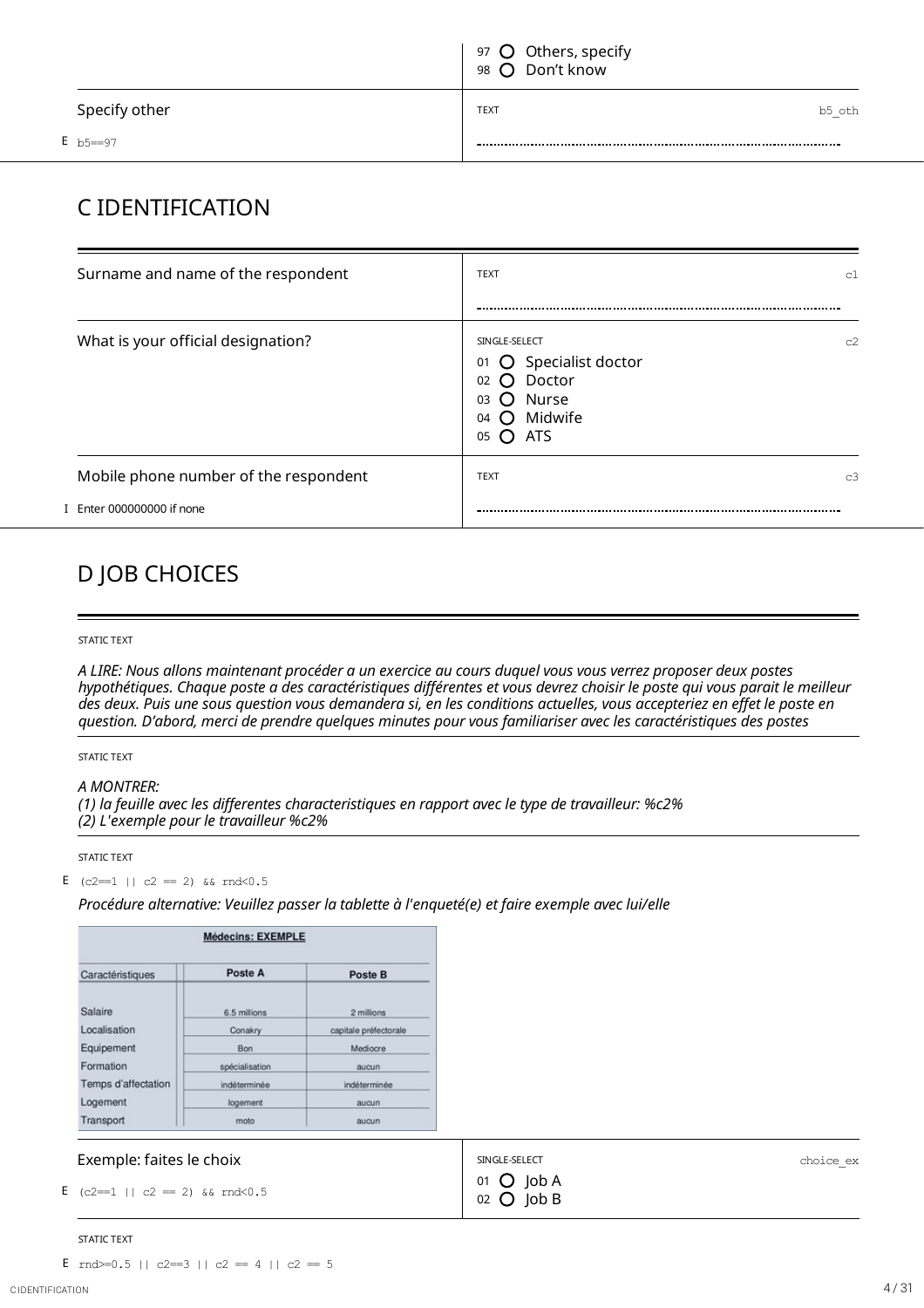| Mettre l'heure de depart         |                                                |              | DATE: CURRENT TIME | DCE start time |
|----------------------------------|------------------------------------------------|--------------|--------------------|----------------|
|                                  |                                                |              |                    |                |
| <b>STATIC TEXT</b>               |                                                |              |                    |                |
| E $(c2=1   c2 == 2)$ & $rnd<0.5$ |                                                |              |                    |                |
| Choix Numéro 1                   |                                                |              |                    |                |
| Caractéristiques                 | Poste A                                        | Poste B      |                    |                |
| Salaire                          | 6.5 millions                                   | 6.5 millions |                    |                |
| Localisation                     | capitale préfectorale                          | Conakry      |                    |                |
| Equipement                       | Médiocre                                       | bon          |                    |                |
| Formation                        | spécialisation                                 | ateliers     |                    |                |
| Temps d'affectation              | indéterminée                                   | indéterminée |                    |                |
| Logement                         | aucun                                          | aucun        |                    |                |
| Transport                        | moto                                           | aucun        |                    |                |
| Choice Set Number 1              |                                                |              | SINGLE-SELECT      | choice1        |
|                                  |                                                |              | 01 $O$ Job A       |                |
|                                  |                                                |              | 02 O Job B         |                |
|                                  |                                                |              |                    |                |
|                                  | Si vous pouviez avoir ce poste, l'accepteriez- |              | SINGLE-SELECT      | choice1 would  |
| vous?                            |                                                |              | oui<br>01<br>( )   |                |
|                                  |                                                |              | non<br>02<br>Ω     |                |

E (c2==1 || c2 == 2) &&  $\text{rnd} < 0.5$ 

# *Choix Numéro 2*

| Caractéristiques    | Poste A               | Poste B                         |
|---------------------|-----------------------|---------------------------------|
| Salaire             | 3.5 millions          | 2 millions                      |
| Localisation        | capitale préfectorale | capitale sous-préfectorale (CS) |
| Equipement          | moyen                 | médiocre                        |
| Formation           | ateliers              | ateliers                        |
| Temps d'affectation | indéterminée          | 5 ans                           |
| Logement            | aucun                 | logement                        |
| Transport           | moto                  | aucun                           |

| Choice Set Number 2                                     | SINGLE-SELECT<br>$01$ $O$ $J$ ob A<br>$02$ O $job B$ | choice2       |
|---------------------------------------------------------|------------------------------------------------------|---------------|
| Si vous pouviez avoir ce poste, l'accepteriez-<br>vous? | SINGLE-SELECT<br>$01$ $O$ oui<br>$02$ O non          | choice2 would |

Τ

STATIC TEXT

E (c2==1 || c2 == 2) && rnd<0.5

### *Choix Numéro 3*

| Caractéristiques    | Poste A        | Poste B               |
|---------------------|----------------|-----------------------|
| Salaire             | 2 millions     | 3.5 millions          |
| Localisation        | Conakry        | capitale préfectorale |
| Equipement          | moyen          | moyen                 |
| Formation           | spécialisation | ateliers              |
| Temps d'affectation | indéterminée   | indéterminée          |
| Logement            | aucun          | logement              |
| Transport           | aucun          | moto                  |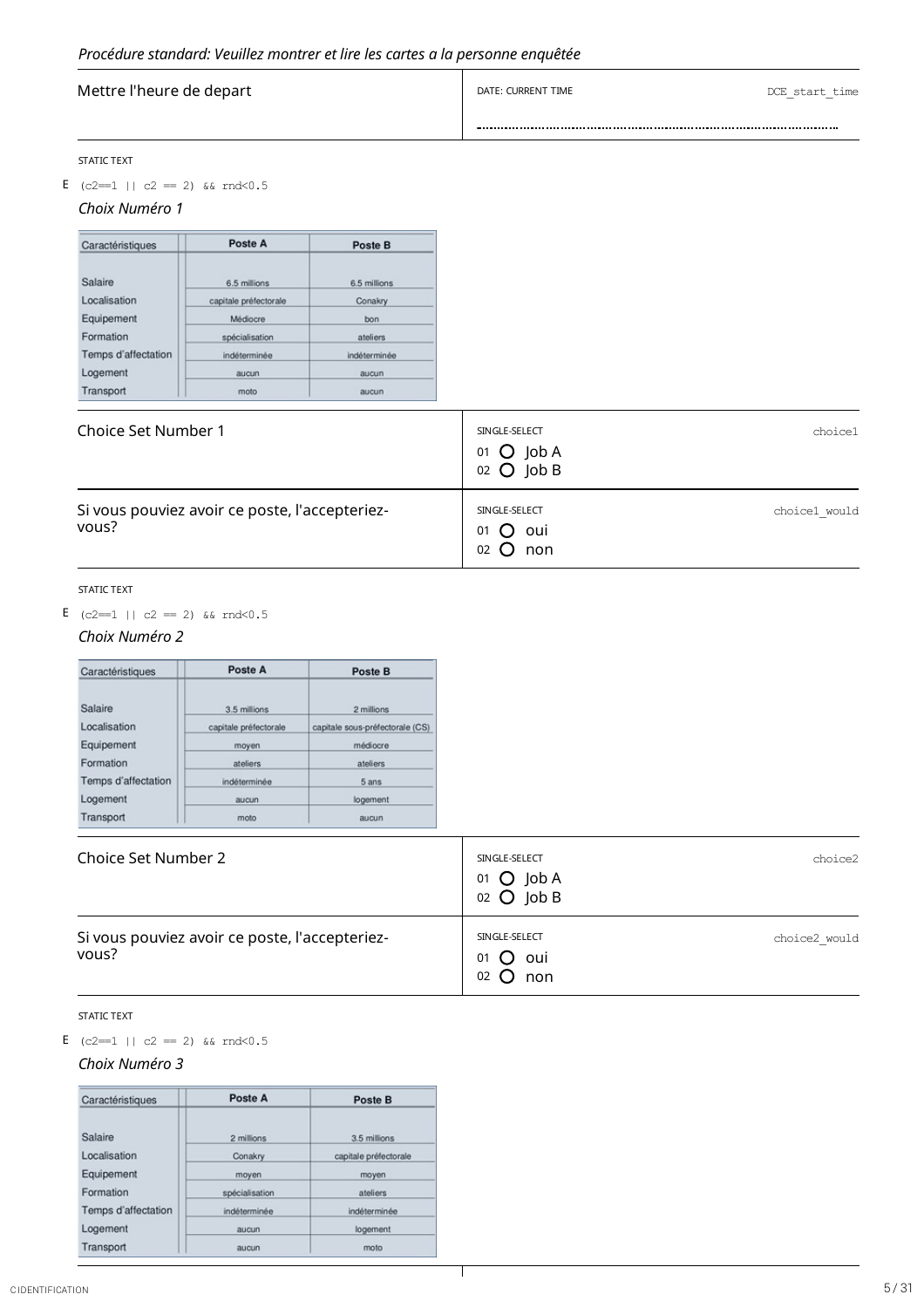| Choice Set Number 3                                     | SINGLE-SELECT<br>01 $O$ Job A<br>$02$ O $ $ ob B       | choice3       |
|---------------------------------------------------------|--------------------------------------------------------|---------------|
| Si vous pouviez avoir ce poste, l'accepteriez-<br>vous? | SINGLE-SELECT<br>$01$ $O$ oui<br>$02$ $\bullet$<br>non | choice3 would |

E (c2==1 || c2 = 2) &&  $\text{rnd} < 0.5$ 

# *Choix Numéro 4*

| Caractéristiques    | Poste A               | Poste B                         |
|---------------------|-----------------------|---------------------------------|
|                     |                       |                                 |
| Salaire             | 2 millions            | 6.5 millions                    |
| Localisation        | capitale préfectorale | capitale sous-préfectorale (CS) |
| Equipement          | bon                   | moyen                           |
| Formation           | aucun                 | aucun                           |
| Temps d'affectation | indéterminée          | 5 ans                           |
| Logement            | logement              | aucun                           |
| Transport           | aucun                 | moto                            |

| Choice Set Number 4                                     | SINGLE-SELECT<br>$01$ $O$ $J$ ob A<br>$02$ O $job B$   | choice4       |
|---------------------------------------------------------|--------------------------------------------------------|---------------|
| Si vous pouviez avoir ce poste, l'accepteriez-<br>vous? | SINGLE-SELECT<br>$01$ $O$ oui<br>non<br>$02$ $\bullet$ | choice4 would |

#### STATIC TEXT

E (c2=1 || c2 == 2) &&  $\text{rnd} < 0.5$ 

### *Choix Numéro 5*

| Caractéristiques    | Poste A      | Poste B                         |  |
|---------------------|--------------|---------------------------------|--|
|                     |              |                                 |  |
| Salaire             | 3.5 millions | 2 millions                      |  |
| Localisation        | Conakry      | capitale sous-préfectorale (CS) |  |
| Equipement          | médiocre     | médiocre                        |  |
| Formation           | aucun        | ateliers                        |  |
| Temps d'affectation | indéterminée | indéterminée                    |  |
| Logement            | aucun        | aucun                           |  |
| Transport           | aucun        | moto                            |  |

| Choice Set Number 5                                     | SINGLE-SELECT<br>01 $O$ Job A<br>$02$ O $job B$ | choice5       |
|---------------------------------------------------------|-------------------------------------------------|---------------|
| Si vous pouviez avoir ce poste, l'accepteriez-<br>vous? | SINGLE-SELECT<br>$01$ $O$ oui<br>$02$ O non     | choice5 would |

STATIC TEXT

*Choix Numéro 6* E (c2==1 || c2 == 2) &&  $\text{rnd} < 0.5$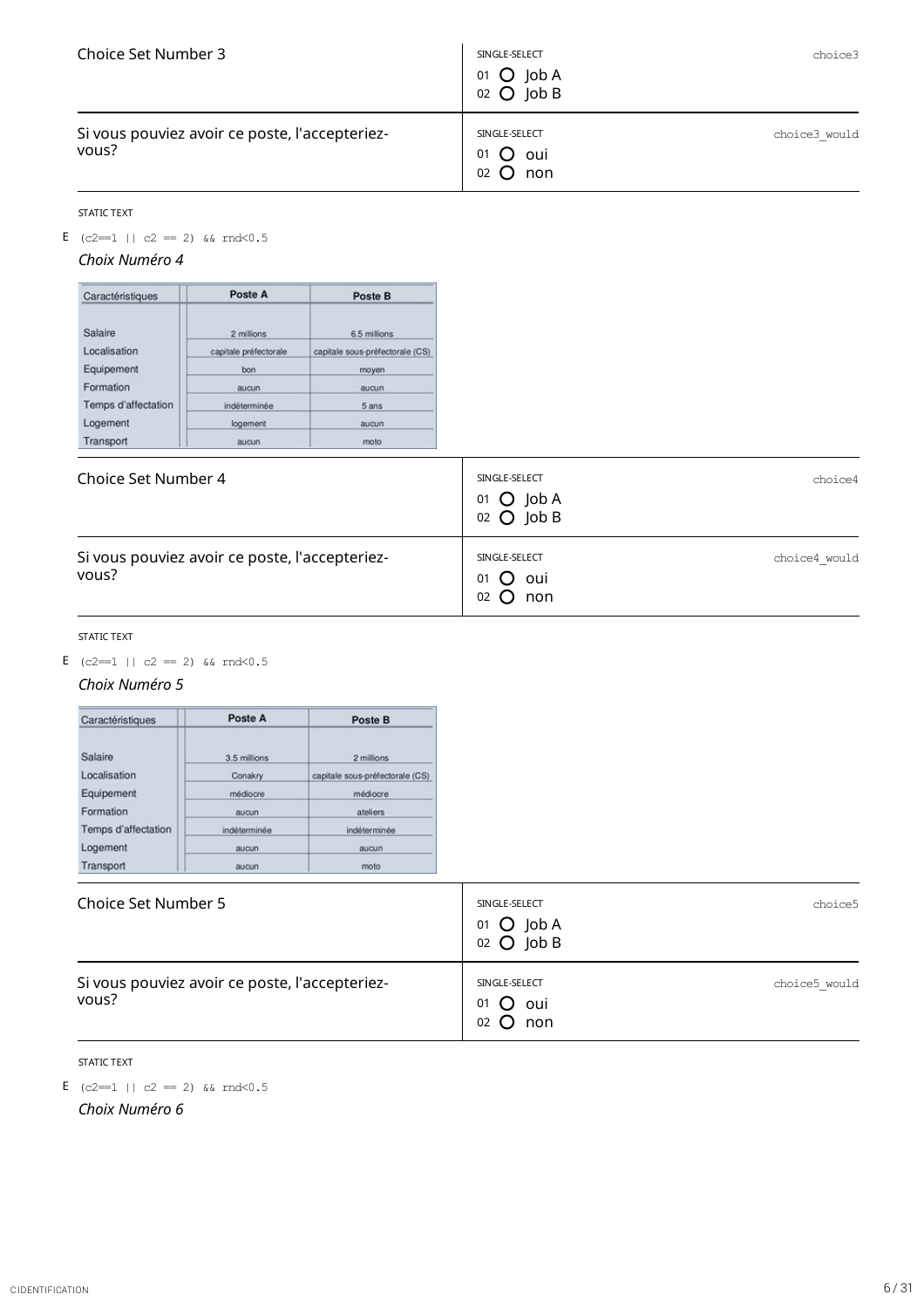| Caractéristiques                                                                                   | Poste A                                                                            | Poste B                                                                              |                                                                   |               |
|----------------------------------------------------------------------------------------------------|------------------------------------------------------------------------------------|--------------------------------------------------------------------------------------|-------------------------------------------------------------------|---------------|
| Salaire<br>Localisation<br>Equipement<br>Formation<br>Temps d'affectation<br>Logement<br>Transport | 2 millions<br>Conakry<br>moyen<br>spécialisation<br>indéterminée<br>aucun<br>aucun | 2 millions<br>capitale préfectorale<br>bon<br>aucun<br>indéterminée<br>aucun<br>moto |                                                                   |               |
| Choice Set Number 6                                                                                |                                                                                    |                                                                                      | SINGLE-SELECT<br>$O$ Job A<br>01<br>Job B<br>$\overline{O}$<br>02 | choice6       |
| vous?                                                                                              | Si vous pouviez avoir ce poste, l'accepteriez-                                     |                                                                                      | SINGLE-SELECT<br>01<br>oui<br>$\left( \quad \right)$<br>02<br>non | choice6 would |

E (c2==1 || c2 == 2) &&  $\text{rnd} < 0.5$ 

### *Choix Numéro 7*

| Caractéristiques                                        | Poste A               | Poste B                         |                                                              |               |
|---------------------------------------------------------|-----------------------|---------------------------------|--------------------------------------------------------------|---------------|
|                                                         |                       |                                 |                                                              |               |
| Salaire                                                 | 3.5 millions          | 3.5 millions                    |                                                              |               |
| Localisation                                            | capitale préfectorale | capitale sous-préfectorale (CS) |                                                              |               |
| Equipement                                              | moyen                 | bon                             |                                                              |               |
| Formation                                               | ateliers              | spécialisation                  |                                                              |               |
| Temps d'affectation                                     | indéterminée          | indéterminée                    |                                                              |               |
| Logement                                                | aucun                 | logement                        |                                                              |               |
| Transport                                               | moto                  | aucun                           |                                                              |               |
| Choice Set Number 7                                     |                       |                                 | SINGLE-SELECT<br>Job A<br>O<br>01<br>Job B<br>$\Omega$<br>02 | choice7       |
| Si vous pouviez avoir ce poste, l'accepteriez-<br>vous? |                       |                                 | SINGLE-SELECT<br>01<br>oui                                   | choice7 would |

02

non

#### STATIC TEXT

```
E (c2==1 || c2 == 2) && rnd<0.5
```
### *Choix Numéro 8*

| Caractéristiques    | Poste A                         | Poste B               |
|---------------------|---------------------------------|-----------------------|
| Salaire             | 3.5 millions                    | 2 millions            |
| Localisation        | capitale sous-préfectorale (CS) | capitale préfectorale |
| Equipement          | bon                             | bon                   |
| Formation           | spécialisation                  | aucun                 |
| Temps d'affectation | indéterminée                    | 5 ans                 |
| Logement            | aucun                           | logement              |
| Transport           | aucun                           | moto                  |

| Choice Set Number 8                                     | SINGLE-SELECT<br>01 $O$ Job A<br>$02$ O $job B$        | choice8       |
|---------------------------------------------------------|--------------------------------------------------------|---------------|
| Si vous pouviez avoir ce poste, l'accepteriez-<br>vous? | SINGLE-SELECT<br>$01$ $O$ oui<br>$02$ $\bullet$<br>non | choice8 would |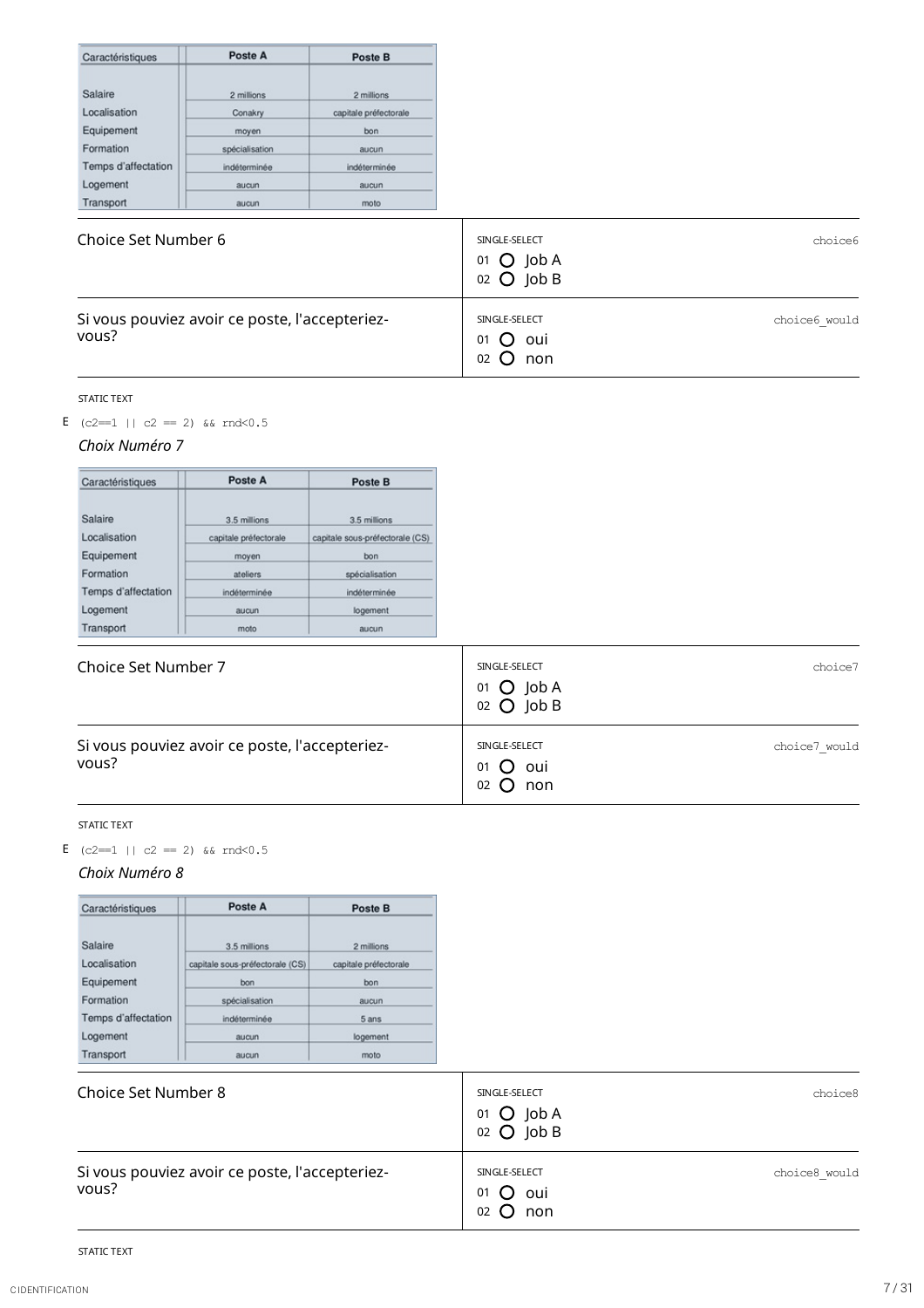E (c2==1 || c2 == 2) &&  $\text{rnd} < 0.5$ 

## *Choix Numéro 9*

| Caractéristiques    | Poste A                         | Poste B        |
|---------------------|---------------------------------|----------------|
| Salaire             | 6.5 millions                    | 2 millions     |
| Localisation        | capitale sous-préfectorale (CS) | Conakry        |
| Equipement          | moyen                           | moyen          |
| Formation           | aucun                           | spécialisation |
| Temps d'affectation | 5 ans                           | indéterminée   |
| Logement            | aucun                           | aucun          |
| Transport           | aucun                           | aucun          |

| Choice Set Number 9                                     | SINGLE-SELECT<br>$01$ $O$ $J$ ob A<br>$02$ O $job B$   | choice9       |
|---------------------------------------------------------|--------------------------------------------------------|---------------|
| Si vous pouviez avoir ce poste, l'accepteriez-<br>vous? | SINGLE-SELECT<br>$01$ $O$ oui<br>$02$ $\bullet$<br>non | choice9 would |

STATIC TEXT

E (c2==1 || c2 = 2) && rnd<0.5

# *Choix Numéro 10*

| Caractéristiques    | Poste A      | Poste B               |
|---------------------|--------------|-----------------------|
| Salaire             | 6.5 millions | 3.5 millions          |
| Localisation        | Conakry      | capitale préfectorale |
| Equipement          | bon          | moyen                 |
| Formation           | ateliers     | ateliers              |
| Temps d'affectation | indéterminée | 5 ans                 |
| Logement            | aucun        | logement              |
| Transport           | aucun        | aucun                 |

| Choice Set Number 10                                    | SINGLE-SELECT<br>$01$ $O$ $J$ ob A<br>$02$ O $ $ ob B | choice10       |
|---------------------------------------------------------|-------------------------------------------------------|----------------|
| Si vous pouviez avoir ce poste, l'accepteriez-<br>vous? | SINGLE-SELECT<br>$01$ $O$ oui<br>$O2$ $O3$<br>non     | choice10 would |

#### STATIC TEXT

E (c2==1 || c2 = 2) && rnd<0.5

# *Choix Numéro 11*

| Caractéristiques    | Poste A                         | Poste B      |
|---------------------|---------------------------------|--------------|
| Salaire             | 3.5 millions                    | 3.5 millions |
| Localisation        | capitale sous-préfectorale (CS) | Conakry      |
| Equipement          | bon                             | médiocre     |
| Formation           | spécialisation                  | aucun        |
| Temps d'affectation | indéterminée                    | indéterminée |
| Logement            | aucun                           | aucun        |
| Transport           | aucun                           | aucun        |

|                                                         | 01 $\bigcirc$ Job A<br>02 $\bigcirc$ Job B |                |
|---------------------------------------------------------|--------------------------------------------|----------------|
| Si vous pouviez avoir ce poste, l'accepteriez-<br>vous? | SINGLE-SELECT<br>$01$ $O$ oui              | choice11 would |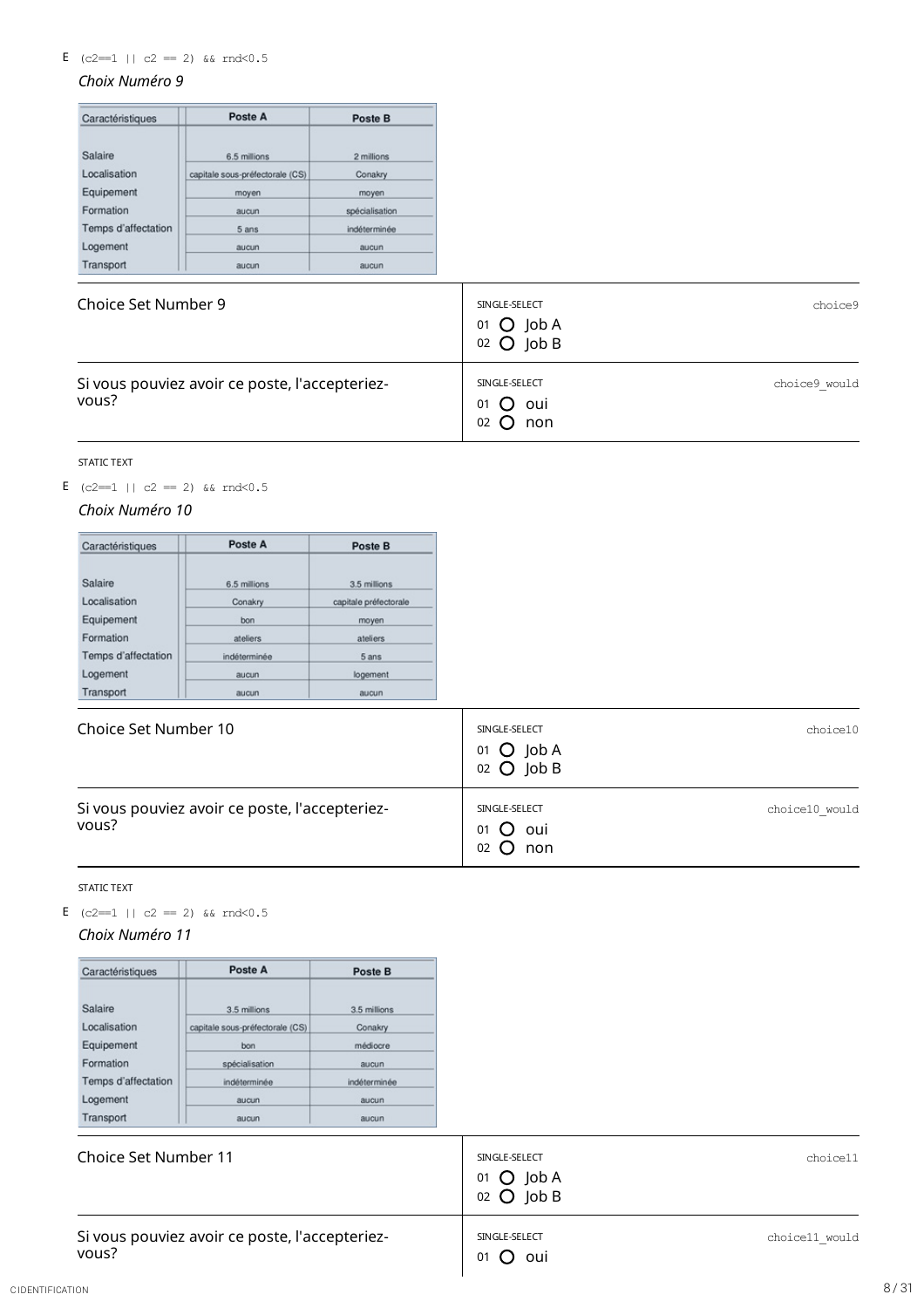E (c2==1 || c2 == 2) && rnd<0.5

# *Choix Numéro 12*

| Caractéristiques    | Poste A      | Poste B                         |
|---------------------|--------------|---------------------------------|
| Salaire             | 3.5 millions | 6.5 millions                    |
| Localisation        | Conakry      | capitale sous-préfectorale (CS) |
| Equipement          | médiocre     | moyen                           |
| Formation           | aucun        | aucun                           |
| Temps d'affectation | indéterminée | 5 ans                           |
| Logement            | aucun        | logement                        |
| Transport           | aucun        | aucun                           |

| Choice Set Number 12                                    | SINGLE-SELECT<br>01 $O$ Job A<br>$02$ O $ $ ob B  | choice12       |
|---------------------------------------------------------|---------------------------------------------------|----------------|
| Si vous pouviez avoir ce poste, l'accepteriez-<br>vous? | SINGLE-SELECT<br>$01$ $O$ oui<br>$O2$ $O3$<br>non | choice12 would |

STATIC TEXT

E (c2==1 || c2 = 2) && rnd<0.5

### *Choix Numéro 13*

| Caractéristiques    | Poste A                         | Poste B               |
|---------------------|---------------------------------|-----------------------|
| Salaire             | 2 millions                      | 2 millions            |
| Localisation        | capitale sous-préfectorale (CS) | capitale préfectorale |
| Equipement          | médiocre                        | bon                   |
| Formation           | ateliers                        | aucun                 |
| Temps d'affectation | indéterminée                    | 5 ans                 |
| Logement            | logement                        | aucun                 |
| Transport           | moto                            | aucun                 |

| Choice Set Number 13                                    | SINGLE-SELECT<br>$01$ $O$ $Job A$<br>$02$ O $ $ ob B  | choice13       |
|---------------------------------------------------------|-------------------------------------------------------|----------------|
| Si vous pouviez avoir ce poste, l'accepteriez-<br>vous? | SINGLE-SELECT<br>$01$ $O$ oui<br>$02$ $\Omega$<br>non | choice13 would |

STATIC TEXT

E (c2==1 || c2 == 2) &&  $\text{rnd} < 0.5$ 

# *Choix Numéro 14*

| Caractéristiques    | Poste A                         | Poste B               |
|---------------------|---------------------------------|-----------------------|
| Salaire             | 6.5 millions                    | 3.5 millions          |
| Localisation        | capitale sous-préfectorale (CS) | capitale préfectorale |
| Equipement          | moyen                           | moyen                 |
| Formation           | aucun                           | ateliers              |
| Temps d'affectation | indéterminée                    | 5 ans                 |
| Logement            | logement                        | aucun                 |
| Transport           | moto                            | aucun                 |

Choice Set Number 14

SINGLE-SELECT choice14 01  $O$  Job A  $02$  O  $job B$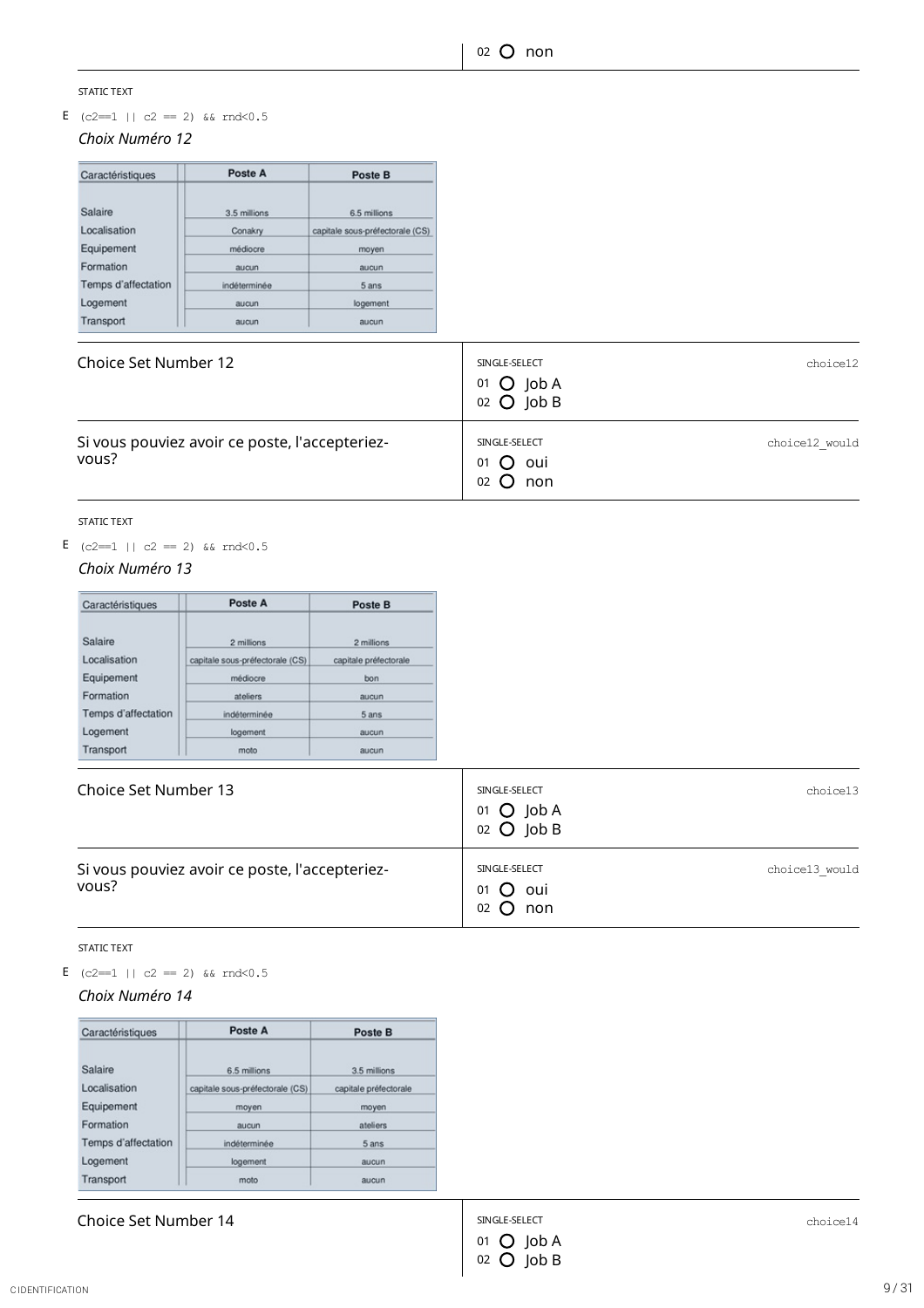E (c2==1 || c2 == 2) && rnd<0.5

### *Choix Numéro 15*

| Caractéristiques    | Poste A               | Poste B                         |
|---------------------|-----------------------|---------------------------------|
| Salaire             | 6.5 millions          | 6.5 millions                    |
| Localisation        | capitale préfectorale | capitale sous-préfectorale (CS) |
| Equipement          | médiocre              | moyen                           |
| Formation           | spécialisation        | aucun                           |
| Temps d'affectation | 5 ans                 | indéterminée                    |
| Logement            | aucun                 | logement                        |
| Transport           | moto                  | aucun                           |

| Choice Set Number 15                                    | SINGLE-SELECT<br>$01$ $O$ $Job A$<br>$02$ O $ $ ob B | choice15       |
|---------------------------------------------------------|------------------------------------------------------|----------------|
| Si vous pouviez avoir ce poste, l'accepteriez-<br>vous? | SINGLE-SELECT<br>$01$ $O$ oui<br>$02 \Omega$<br>non  | choice15 would |

STATIC TEXT

#### E (c2==1 || c2 == 2) && rnd<0.5

# *Choix Numéro 16*

| Caractéristiques    | Poste A               | Poste B                         |
|---------------------|-----------------------|---------------------------------|
| Salaire             | 6.5 millions          | 3.5 millions                    |
| Localisation        | capitale préfectorale | capitale sous-préfectorale (CS) |
| Equipement          | médiocre              | bon                             |
| Formation           | spécialisation        | spécialisation                  |
| Temps d'affectation | indéterminée          | 5 ans                           |
| Logement            | logement              | aucun                           |
| Transport           | aucun                 | moto                            |

| Choice Set Number 16                                    | SINGLE-SELECT<br>$01$ O $J$ ob A<br>$02$ O $job B$       | choice16       |
|---------------------------------------------------------|----------------------------------------------------------|----------------|
| Si vous pouviez avoir ce poste, l'accepteriez-<br>vous? | SINGLE-SELECT<br>$01$ $O$ $out$<br>non<br>$02$ $\bullet$ | choice16 would |

STATIC TEXT

E  $(c2=1 | c2 = 2)$  &  $rnd<0.5$ 

### *Merci ! Veuillez rendre la tablette a l'enquêteur*

| Mettre l'heure de fin | DATE: CURRENT TIME | DCE end time |
|-----------------------|--------------------|--------------|
|                       |                    |              |

# <span id="page-9-0"></span>E CURRENT JOB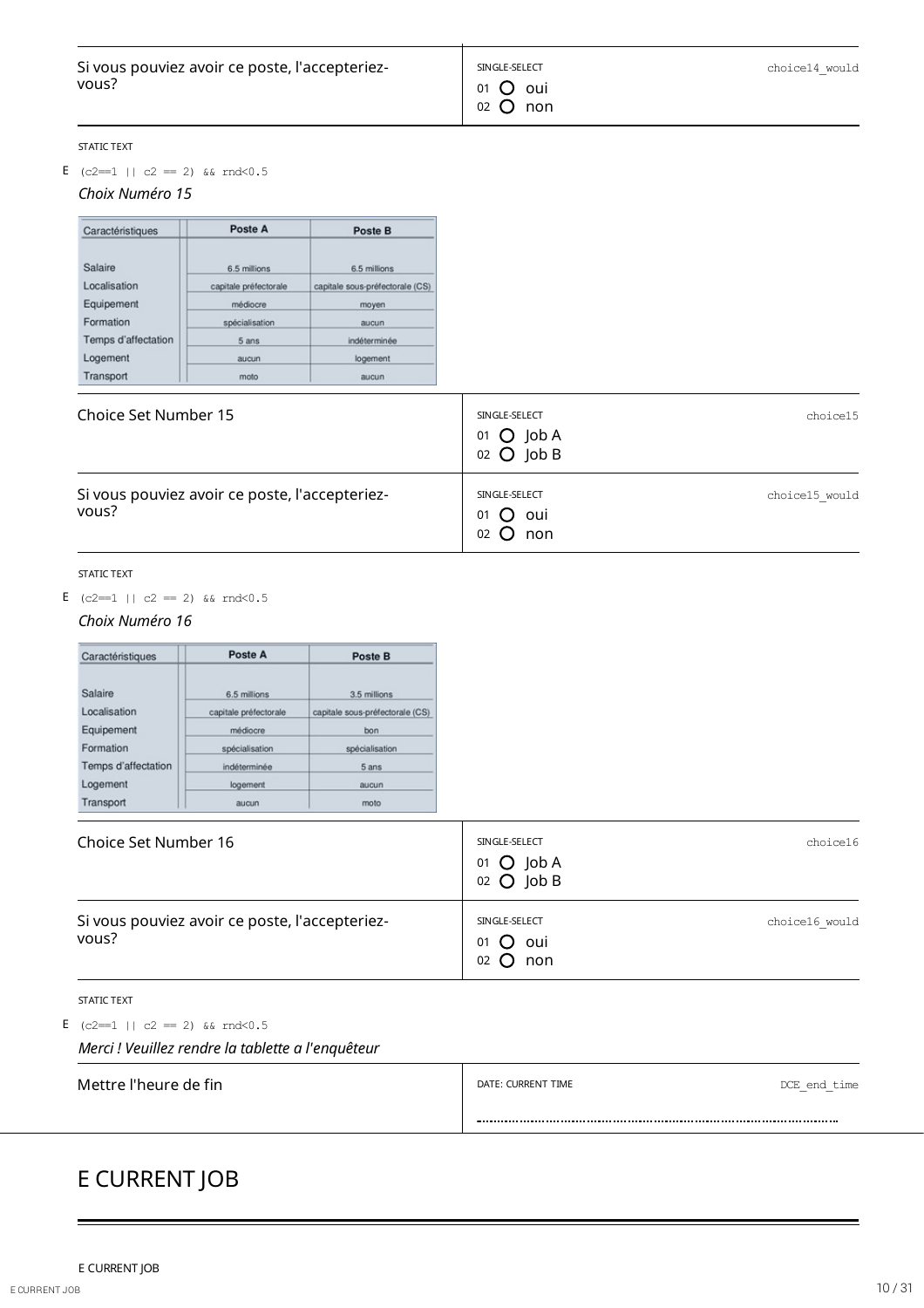# CURRENT JOB

| How many years have you worked in your<br>current position in this health facility?                                                                                     | NUMERIC: INTEGER                                                                                                                                                                            | e4     |
|-------------------------------------------------------------------------------------------------------------------------------------------------------------------------|---------------------------------------------------------------------------------------------------------------------------------------------------------------------------------------------|--------|
| I Write in completed years. If less than 1 year, write 0.                                                                                                               |                                                                                                                                                                                             |        |
| $V1$ self. In Range (0,70)<br>M1 Not in Range, It should be in between 0 to 70. Please confirm & Reente<br>r.                                                           |                                                                                                                                                                                             |        |
| Did you want to be posted in this facility?                                                                                                                             | SINGLE-SELECT<br>01 <b>O</b> Yes<br>02 O No                                                                                                                                                 | e5     |
| How many years have you worked in this<br>facility?                                                                                                                     | NUMERIC: INTEGER                                                                                                                                                                            | e1     |
| I Write in completed years. If less than 1 year, write 0.<br>V1 self. InRange (0,70)<br>M1 Not in Range, It should be in between 0 to 70. Please confirm & Reente<br>r. |                                                                                                                                                                                             |        |
| V2 self>=e4<br>M2 Cannot be smaller than years in current position.                                                                                                     |                                                                                                                                                                                             |        |
| In how many different positions have you<br>worked in this facility?                                                                                                    | NUMERIC: INTEGER                                                                                                                                                                            | e11    |
| I Write number of positions. If only one position, write 1<br>V1 self. InRange (1,20)                                                                                   |                                                                                                                                                                                             |        |
| Are you a permanent or contractual employee?<br>I Do not prompt.                                                                                                        | SINGLE-SELECT<br>01 O Public, permanent employee<br>02 O Contractual staff (municipality)<br>03 O Contractual staff (health<br>facility)<br>04 O Contractual staff<br>(NGO/programme-based) | e2     |
| What would you say is your current function?                                                                                                                            | SINGLE-SELECT<br>01 O Management<br>02 O Medical/technical role<br>03 O Support role<br>04 O Many roles<br>97 O Others, specify                                                             | e3     |
| Specify other                                                                                                                                                           | <b>TEXT</b>                                                                                                                                                                                 | e3 oth |
| $E = e3 == 97$                                                                                                                                                          |                                                                                                                                                                                             |        |
| Were you trained in this region?                                                                                                                                        | SINGLE-SELECT<br>01 $\bullet$ Yes<br>02 O No                                                                                                                                                | e6     |
| Where were you trained?                                                                                                                                                 | SINGLE-SELECT                                                                                                                                                                               | e7     |
| $E = 6 == 2$                                                                                                                                                            | 01 O Boké<br>02 O Conakry<br>03 O Faranah<br>04 O Kankan<br>05 O Kindia<br>06 O Labé<br>07 O Mamou<br>O Nzérékoré<br>08                                                                     |        |
| Did you practise in rural areas during the<br>training?                                                                                                                 | SINGLE-SELECT<br>01 O Yes<br>02 O No                                                                                                                                                        | g6     |

 $\overline{\phantom{a}}$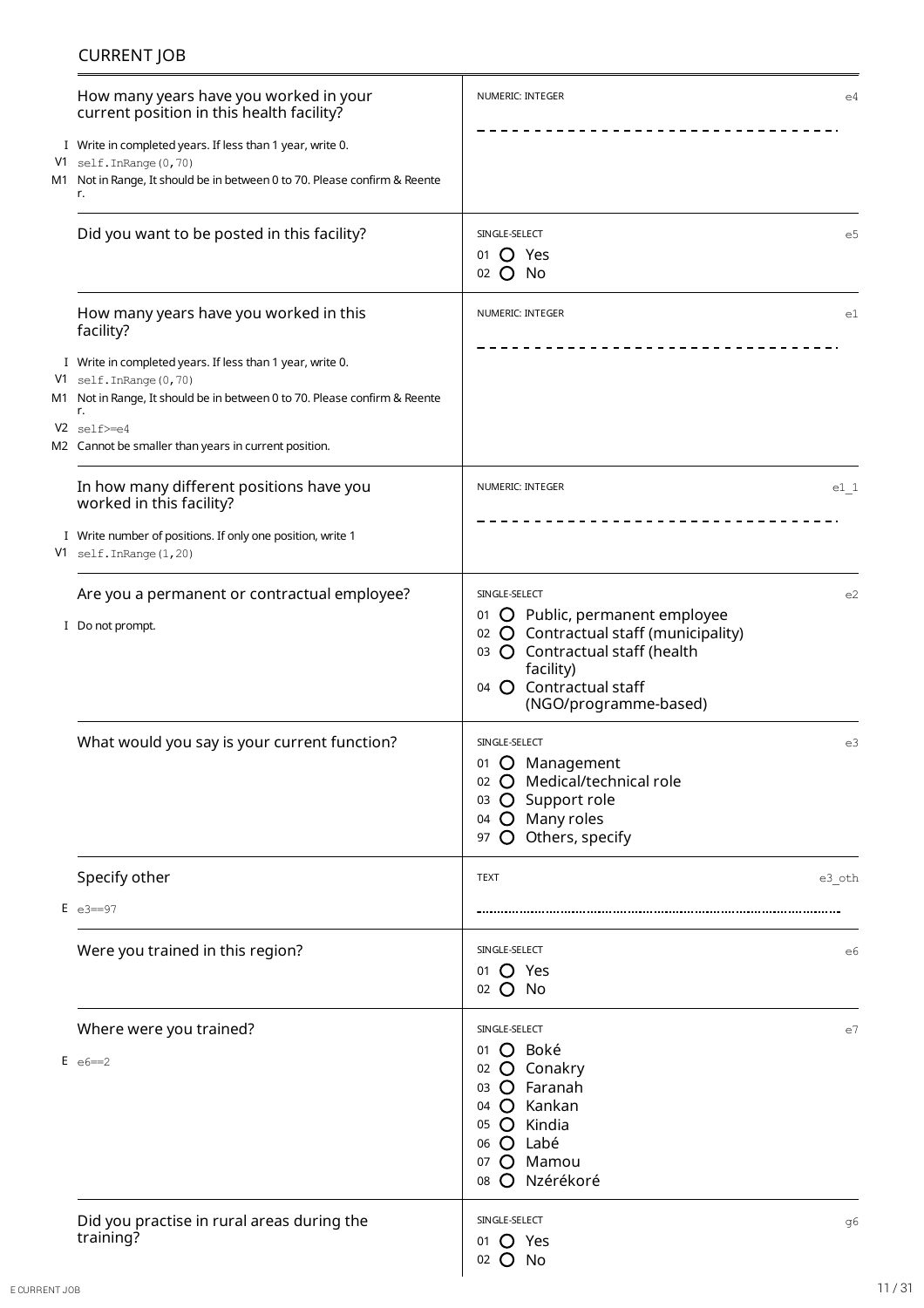| Are you sometimes performing tasks which<br>you were not prepared for in health<br>professional training?<br>I Do not prompt.        | SINGLE-SELECT<br>e8<br>O Yes, daily<br>01<br>Often<br>∩<br>02<br>Sometimes<br>O<br>03<br>Never<br>$\Omega$<br>04<br>O Prefer not say<br>99                                                                                                                                                               |
|--------------------------------------------------------------------------------------------------------------------------------------|----------------------------------------------------------------------------------------------------------------------------------------------------------------------------------------------------------------------------------------------------------------------------------------------------------|
| Which tasks that you are performing now were<br>you not trained for?<br>I Do not prompt. Select multiple.<br>E $e8 == 1$   $e8 == 2$ | MULTI-SELECT<br>e <sup>9</sup><br>Outpatient consultation<br>01<br>Accident and emergency<br>02<br>Minor surgery<br>03<br>Immunization<br>04<br>Maternal health services/<br>05<br>advice<br>$\Box$ Family planning services/<br>06<br>advice<br>Pharmacy<br>07<br>$\mathbf{I}$<br>Others, specify<br>97 |
| Specify other                                                                                                                        | <b>TEXT</b><br>e9 oth                                                                                                                                                                                                                                                                                    |
| $E$ e9. Contains (97)                                                                                                                |                                                                                                                                                                                                                                                                                                          |
| Overall, do you feel well prepared and trained<br>for your current position?<br>I Do not prompt.                                     | SINGLE-SELECT<br>e10<br>$\Omega$<br>Yes<br>01<br><b>O</b> Sometimes, I feel<br>02<br>overwhelmed<br>Not at all<br>$03$ ()                                                                                                                                                                                |

╅

# E CURRENT JOB ACTIVITIES AND RESPONSIBILITIES

| SINGLE-SELECT<br>e11<br>01 O Yes, daily<br>O Often<br>02 <sub>2</sub><br>O Sometimes<br>03<br>O Never<br>04                                                                                  |
|----------------------------------------------------------------------------------------------------------------------------------------------------------------------------------------------|
| SINGLE-SELECT<br>e12<br>01 $\bigcirc$ Only few patients visit this<br>facility<br>02 O I am doing other tasks<br>97 O Others, specify                                                        |
| <b>TEXT</b><br>e12oth                                                                                                                                                                        |
| NUMERIC: INTEGER<br>e13                                                                                                                                                                      |
| SINGLE-SELECT<br>e14<br>$O$ More than I can take care of<br>01<br>02 O Just enough patients<br>03 O Could handle a few more<br>patients<br>04 $\bigcirc$ Could handle a lot more<br>patients |
|                                                                                                                                                                                              |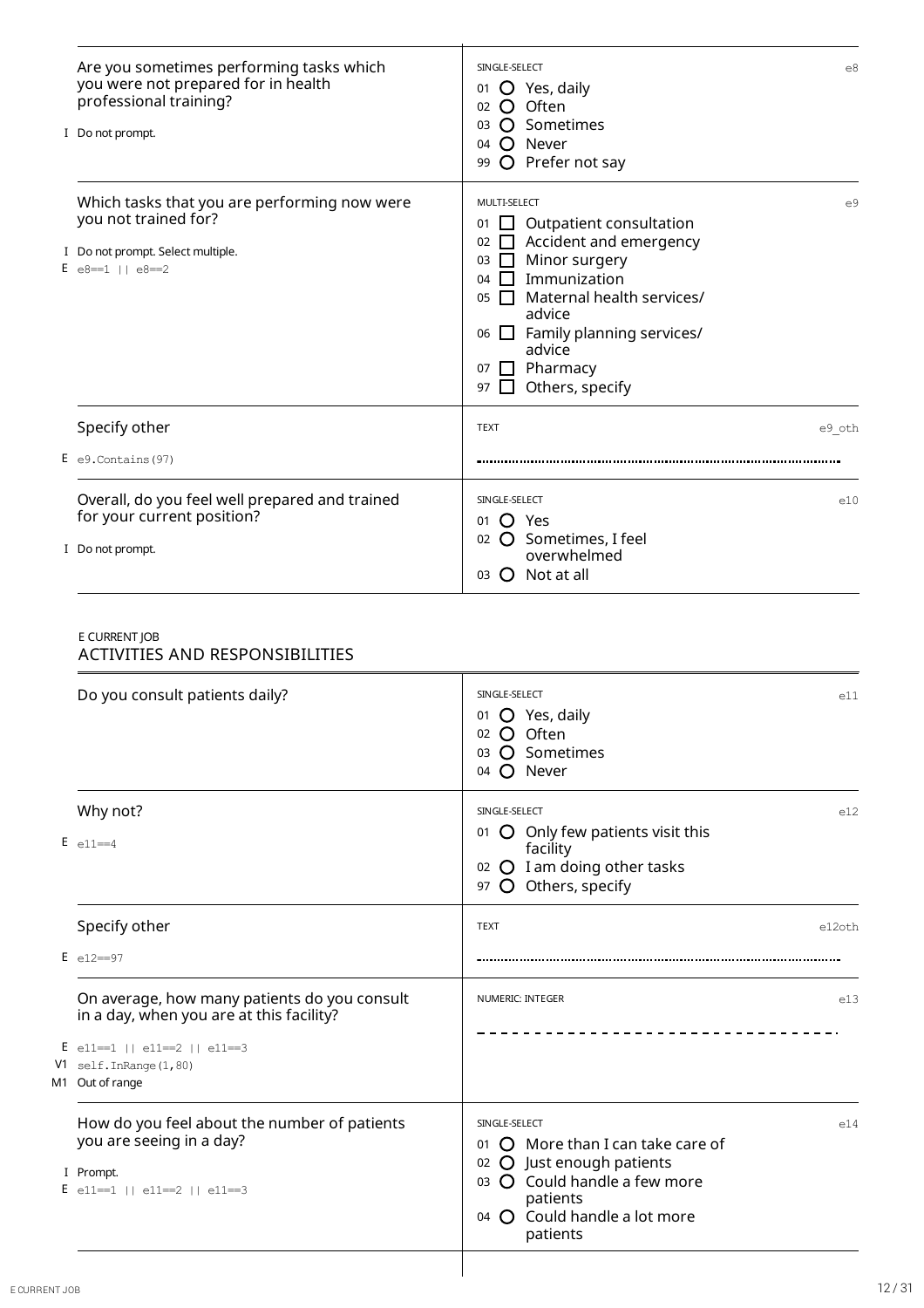| Can you meet the needs of the patients you are<br>consulting?<br>E $e11 == 1$   $e11 == 2$ | SINGLE-SELECT<br>e15<br>O Yes<br>01<br>No<br>02<br>$\left( \right)$                                                                                                                                                       |
|--------------------------------------------------------------------------------------------|---------------------------------------------------------------------------------------------------------------------------------------------------------------------------------------------------------------------------|
| Why not?<br>I Do not prompt.<br>E (e11==1    e11==2    e11==3) & a e15==2                  | SINGLE-SELECT<br>e16<br>01 O The facility only offers limited<br>services<br>02 O Lack of equipment<br>O Broken equipment<br>03<br>04 O Insufficient training/skills<br>O Lack of personnel<br>05<br>97 O Others, specify |
| Specify other                                                                              | <b>TEXT</b><br>e16oth                                                                                                                                                                                                     |
| E (e11==1    e11==2    e11==3) & & e16==97                                                 |                                                                                                                                                                                                                           |

#### E CURRENT JOB WORKLOAD

|  | In a typical week, how many days are you<br>working at this facility?<br>I Write number of days. Write 0 if none.<br>$V1$ self. In Range (0,7)              | NUMERIC: INTEGER                                                                                                                              | e17 |
|--|-------------------------------------------------------------------------------------------------------------------------------------------------------------|-----------------------------------------------------------------------------------------------------------------------------------------------|-----|
|  | M1 Out of Range                                                                                                                                             |                                                                                                                                               |     |
|  | Do you feel that your colleagues (same cadre)<br>work roughly the same number of days as you<br>do in a typical week in this facility?                      | SINGLE-SELECT<br>O They work more<br>01<br>They work the same<br>02<br>They work less<br>O<br>03<br>Not applicable<br>04                      | e18 |
|  | In a typical day, how many hours do you work<br>in this facility?<br>I Write the number of hours per day.<br>$V1$ self. In Range (0, 24)<br>M1 Out of Range | NUMERIC: INTEGER                                                                                                                              | e19 |
|  | Do you feel that your colleagues (same cadre)<br>work roughly the same number of hours in a<br>typical day in this facility?                                | SINGLE-SELECT<br>O They work more<br>01<br>O They work the same<br>02<br>O They work less<br>03<br>O Not applicable<br>99                     | e20 |
|  | Do you feel as if you have sufficient time to<br>complete all the tasks you have to complete?                                                               | SINGLE-SELECT<br>O Yes<br>01<br>02 O Sometimes I have trouble<br>completing all<br>03 $\bigcirc$ No, I hardly manage to<br>complete all tasks | e21 |

### E CURRENT JOB MANAGEMENT AND SUPERVISION

Do you feel as if there is a strict hierarchy in your workspace?

- Explain 'hierarchy' as: little flexibility, staff in non-management positio ns has little decision-making power, top down communication fromsu perior, limited opportunities for feedback to superior I
- SINGLE-SELECT e22
- 01 O Yes
- 02 **O** No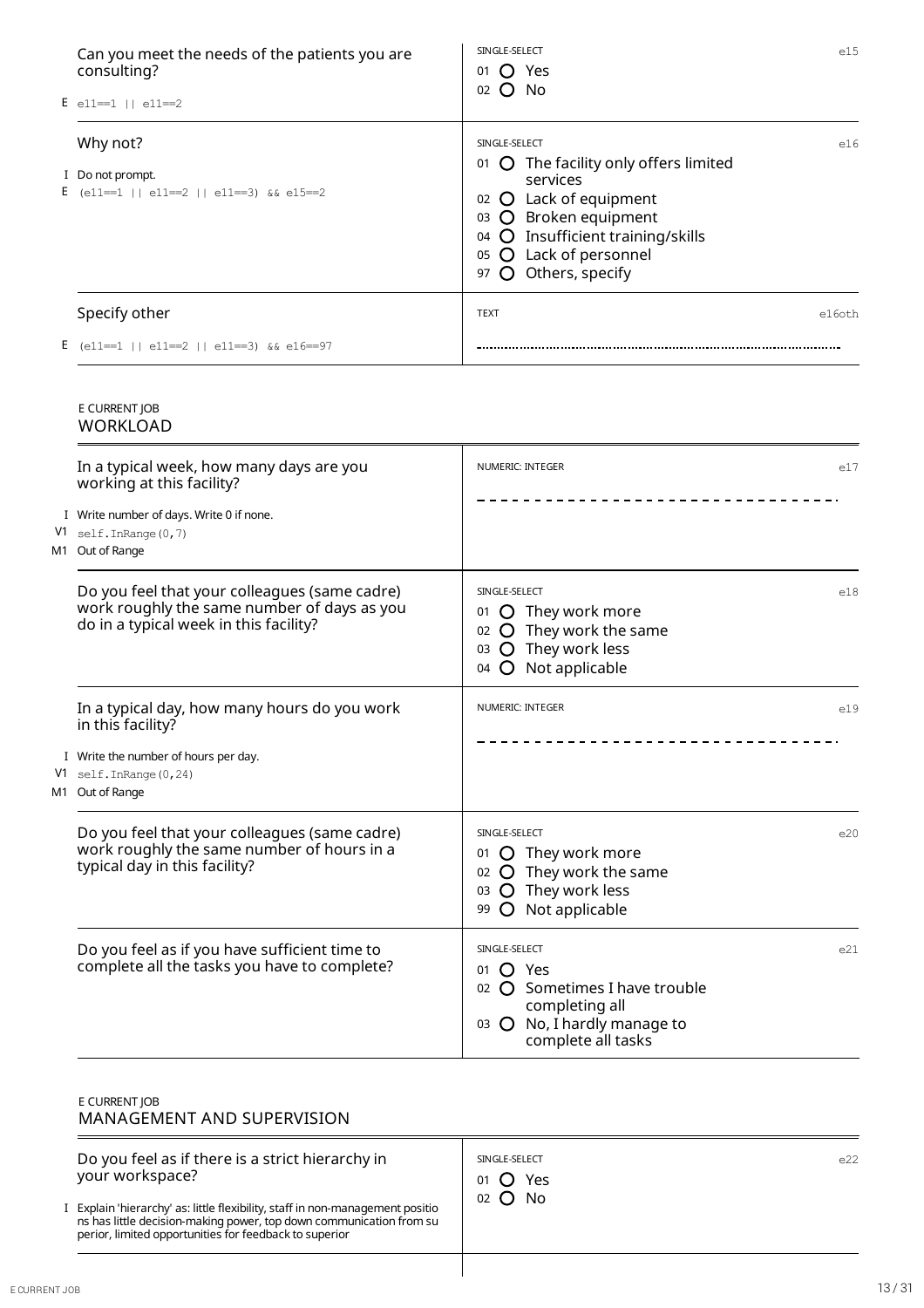| Is your supervisor/superior generally present<br>at the health facility you currently work at?                                                                               | SINGLE-SELECT<br>() Yes<br>01<br>No<br>02<br>$O$ I don't know<br>97                                                                                                                                                                                                                                                                                                              | e23       |
|------------------------------------------------------------------------------------------------------------------------------------------------------------------------------|----------------------------------------------------------------------------------------------------------------------------------------------------------------------------------------------------------------------------------------------------------------------------------------------------------------------------------------------------------------------------------|-----------|
| What do you think would your<br>supervisor/superior do if you did not come to<br>work regularly or took leave without<br>permission for an extended period?<br>I Select two. | MULTI-SELECT<br>Try to find out what is wrong<br>l I<br>01<br>Report my behaviour<br>02<br>Motivate me to improve<br>03<br>$\Box$ Give a warning/describe the<br>04<br>consequences<br>$\blacksquare$ Withhold my salary<br>05<br>Sanctions, public accusation,<br>06<br>$\mathbf{I}$<br>suspension<br>I will lose my job<br>07<br>Nothing<br>08<br>l l<br>Others, specify<br>97 | $e^{2.4}$ |
| Specify other                                                                                                                                                                | <b>TEXT</b><br>$e24$ oth                                                                                                                                                                                                                                                                                                                                                         |           |
| E<br>e24. Contains (97)                                                                                                                                                      |                                                                                                                                                                                                                                                                                                                                                                                  |           |
| Do you feel as if your needs and suggestions<br>are being considered by your<br>supervisor/superior?                                                                         | SINGLE-SELECT<br>O Yes<br>01<br>Sometimes<br>03<br>0<br>No<br>02<br>I don't know<br>97                                                                                                                                                                                                                                                                                           | e25       |

# E CURRENT JOB

# REFERRALS AND QUALITY OF SERVICES PROVIDED

| Where do you refer patients to, if needed?                                                                                             | SINGLE-SELECT<br>e26<br>National Hospital<br>O<br>01<br>Regional Hospital<br>O<br>02<br>O Prefectural Hospital<br>03<br>O Communal Hospital<br>04<br>O Improved Health Center<br>05<br>O Health Center<br>06<br>Private Clinique<br>O<br>08                                                    |
|----------------------------------------------------------------------------------------------------------------------------------------|------------------------------------------------------------------------------------------------------------------------------------------------------------------------------------------------------------------------------------------------------------------------------------------------|
| Do you feel that the health facility you are<br>working at meets the demands of the patients?                                          | SINGLE-SELECT<br>e27<br>$\Omega$<br>Yes<br>01<br>O Sometimes<br>02<br>No<br>$\Omega$<br>03                                                                                                                                                                                                     |
| If you could improve one of the following<br>aspects in your health facility, which do you<br>feel is the most important?<br>I Prompt. | SINGLE-SELECT<br>e28<br>$\Omega$ Skills of staff<br>01<br>Equipment<br>$\Omega$<br>02<br>O Availability of medicine and<br>03<br>materials<br>O Cleanliness and hygiene<br>04<br>$O$ More staff<br>05<br>Infrastructure<br>$\left( \right)$<br>06<br>Others, specify<br>97<br>$\left( \right)$ |
| Specify other                                                                                                                          | <b>TEXT</b><br>e28oth                                                                                                                                                                                                                                                                          |
| $E$ e28==97                                                                                                                            |                                                                                                                                                                                                                                                                                                |

 $\top$ 

# <span id="page-13-0"></span>F PREFERENCES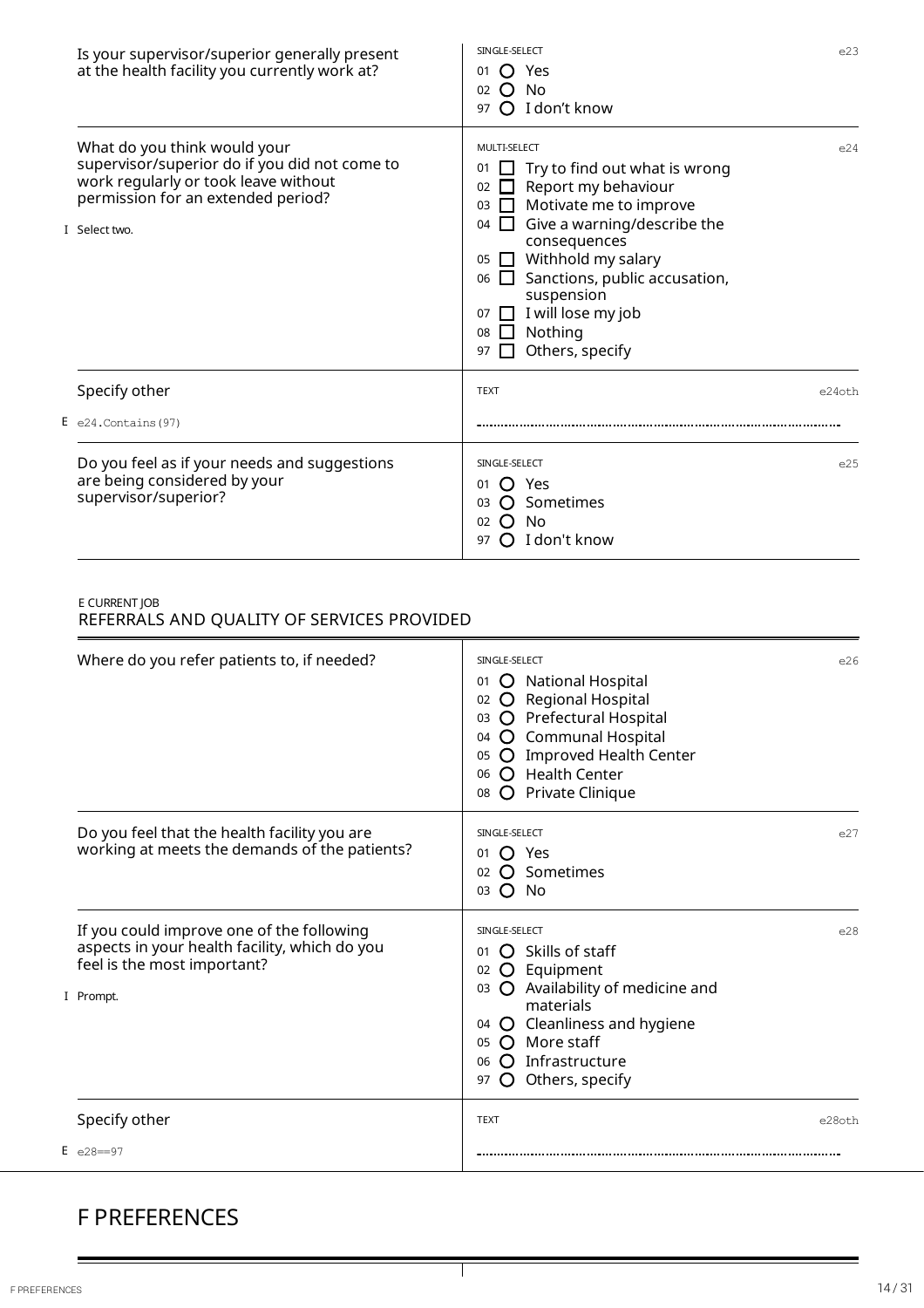| What was the main reason for you to become a<br>health worker?<br>I Do not prompt.                     | SINGLE-SELECT<br>01 $\bigcirc$ To have a job<br>02 $\bigcirc$ To keep a job for a long time<br>O To have a job that pays well<br>03<br>04 O To access other income<br>opportunities<br>05 $\bigcirc$ To have good social status<br>06 O To have a light workload<br>07 O To help others<br>O To continue family tradition<br>08<br>O To have great responsibilities<br>09<br>O Other, specify<br>97 | f1     |
|--------------------------------------------------------------------------------------------------------|-----------------------------------------------------------------------------------------------------------------------------------------------------------------------------------------------------------------------------------------------------------------------------------------------------------------------------------------------------------------------------------------------------|--------|
| Specify other                                                                                          | <b>TEXT</b>                                                                                                                                                                                                                                                                                                                                                                                         | f1oth  |
| $E f1 = -97$                                                                                           |                                                                                                                                                                                                                                                                                                                                                                                                     |        |
| Would you like a transfer from your current<br>position in the near future? (In the next 1-2<br>years) | SINGLE-SELECT<br>01 O Yes<br>02 O No                                                                                                                                                                                                                                                                                                                                                                | f2     |
| In the longer term (3-5 years), do you plan to<br>change profession?                                   | SINGLE-SELECT<br>01 <b>O</b> Yes<br>$02$ O No                                                                                                                                                                                                                                                                                                                                                       | f4     |
| What is the reason for this?<br>$E$ f <sub>4==1</sub>                                                  | SINGLE-SELECT<br>01 O Better income/salary<br>02 O Better career options<br>03 O I do not like my work<br>04 O Less stress<br>O Less responsibilities<br>05<br>97 O Other, specify                                                                                                                                                                                                                  | f5     |
| Specify other                                                                                          | <b>TEXT</b>                                                                                                                                                                                                                                                                                                                                                                                         | f5 oth |
| $E$ f <sub>5</sub> ==97                                                                                |                                                                                                                                                                                                                                                                                                                                                                                                     |        |
| In the longer term, would you prefer working<br>in urban or rural areas?                               | SINGLE-SELECT<br>01 O Urban<br>02 O Rural                                                                                                                                                                                                                                                                                                                                                           | f3     |
| In the longer term, which sector would you<br>prefer to work in?                                       | SINGLE-SELECT<br>01 O Public sector/ government<br>O Private sector<br>02                                                                                                                                                                                                                                                                                                                           | f6     |
| $E f4 = -2$                                                                                            | O NGO sector<br>03<br>O Faith based sector<br>04                                                                                                                                                                                                                                                                                                                                                    |        |
| In the longer term, in which level of facility you<br>would you prefer to work?<br>$E f4 = -2$         | SINGLE-SELECT<br>01 O National Hospital<br>02 O Regional Hospital<br>O Prefectural Hospital<br>03<br>O Communal Hospital<br>04<br>O Improved Health Center<br>05<br>O Health Center<br>06<br>07 O Health Post                                                                                                                                                                                       | f7     |
| In the longer term, do you plan to migrate<br>abroad?                                                  | SINGLE-SELECT<br>O Yes<br>01<br>02 O No                                                                                                                                                                                                                                                                                                                                                             | f8     |

# G JOB HISTORY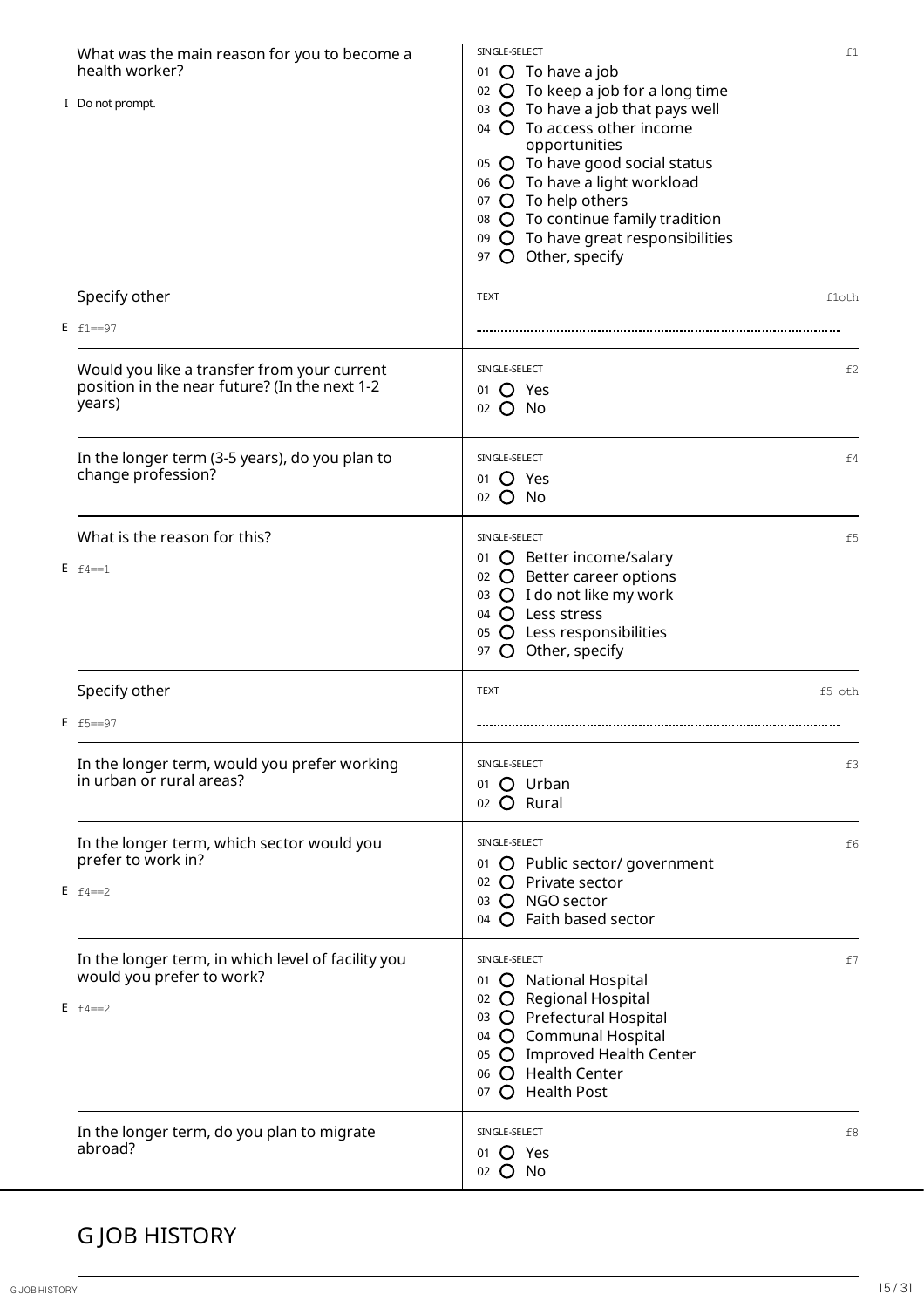|    | How many years have you worked in your<br>profession in total?                                                            | NUMERIC: INTEGER                            | g1  |  |  |
|----|---------------------------------------------------------------------------------------------------------------------------|---------------------------------------------|-----|--|--|
|    | I Write in completed years. If less than 1 year, write 0.<br>$V1$ self. In Range (0,70)<br>M1 Out of range.               |                                             |     |  |  |
|    | Have you worked as a health professional<br>outside of Guinea?                                                            | SINGLE-SELECT<br>01 <b>O</b> Yes<br>02 O No | g2  |  |  |
|    | For how many years?                                                                                                       | NUMERIC: INTEGER                            | q3  |  |  |
|    | I Write in completed years. If less than 1 year, write 0.<br>$E_{q2==1}$<br>V1 self. InRange (0,70)<br>M1 Out of Range    |                                             |     |  |  |
|    | Where?                                                                                                                    | <b>TEXT</b>                                 | q4  |  |  |
|    | I If more than one country, write country that respondent has worked in<br>the longest time<br>$E$ q2==1                  |                                             |     |  |  |
|    | How many years have you worked in your<br>profession in Guinea?                                                           | NUMERIC: INTEGER                            | q5  |  |  |
| V1 | I Write in completed years. If less than 1 year, write 0.<br>$E \quad q2 == 1$<br>self. InRange (0,70)<br>M1 Out of Range |                                             |     |  |  |
|    | <b>STATIC TEXT</b>                                                                                                        |                                             |     |  |  |
|    | <b>Training history</b>                                                                                                   |                                             |     |  |  |
|    | Are you currently working close to the area,<br>where you received your training/education as<br>a health professional?   | SINGLE-SELECT<br>01 O Yes<br>02 O No        | g7  |  |  |
|    | Are you currently working close to the area,<br>where you grew up?                                                        | SINGLE-SELECT<br>01 O Yes<br>02 O No        | g8  |  |  |
|    | <b>STATIC TEXT</b>                                                                                                        |                                             |     |  |  |
|    | Enumerator to give examples of urban and rural areas. Ensure respondent understands categories                            |                                             |     |  |  |
|    | Have you worked in health facilities in urban<br>areas?                                                                   | SINGLE-SELECT<br>01 <b>O</b> Yes<br>02 O No | g9  |  |  |
|    | For how many years?                                                                                                       | NUMERIC: INTEGER                            | q10 |  |  |
|    | I Write in completed years. If less than 1 year, write 0.<br>$E$ q9==1<br>$V1$ self. InRange $(0, 70)$<br>M1 Out of Range |                                             |     |  |  |
|    | Have you worked in health facilities in rural<br>areas?                                                                   | SINGLE-SELECT<br>01 O Yes                   | q11 |  |  |

For how many years?

NUMERIC: INTEGER g12

No

02

- -

-----------------------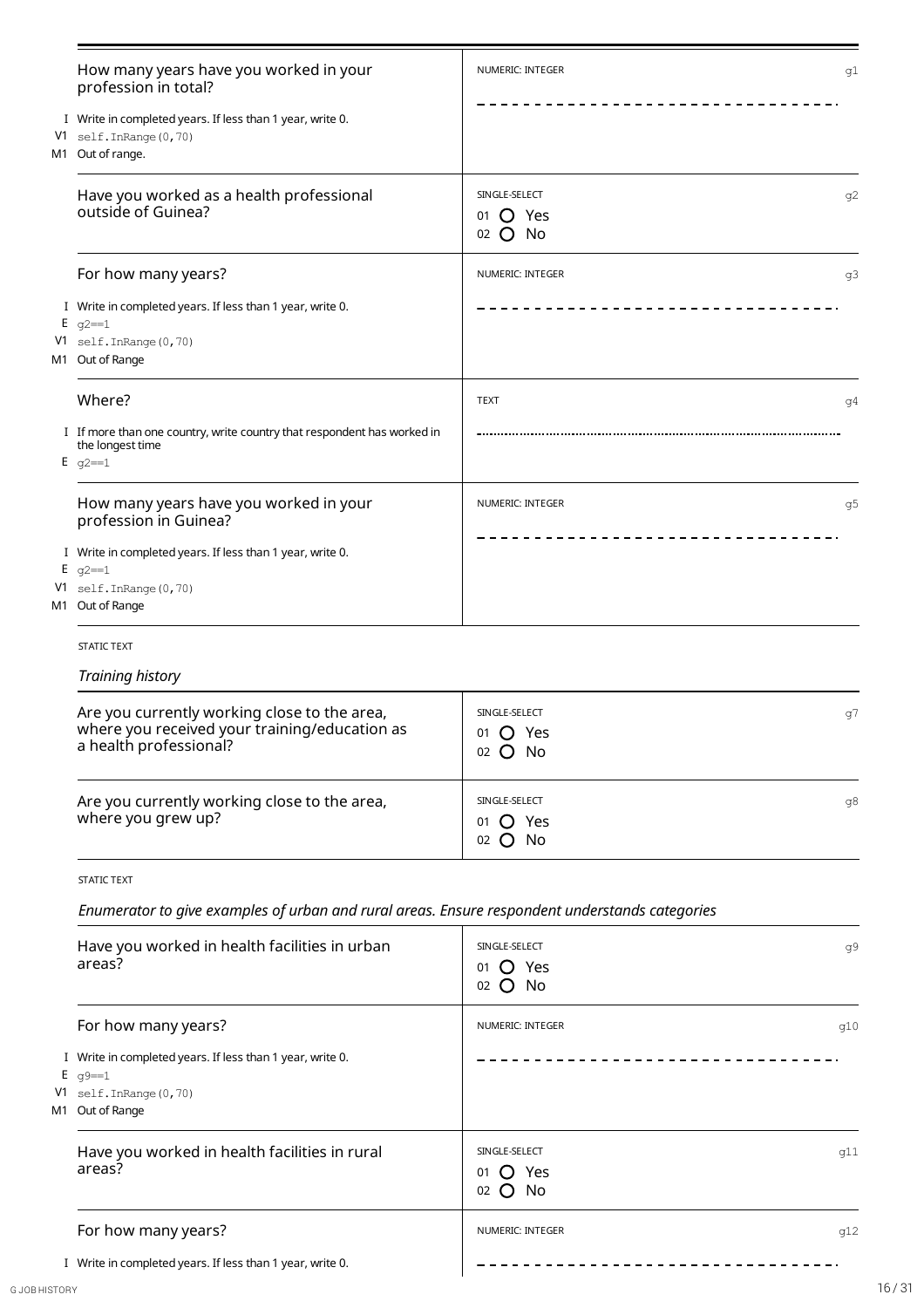- V1 self.InRange(0,70)
- M1 Out of Range

*Enumerator to give localexamples of national hospital, regional, prefectural and communal hospitals, health centres and health posts, the respondent can relate to.Ensure respondent understands categories.*

|    | Have you worked in one of the national<br>hospitals?                                                                   | SINGLE-SELECT<br>01 O Yes<br>02 O No           | q13 |
|----|------------------------------------------------------------------------------------------------------------------------|------------------------------------------------|-----|
|    | For how many years?                                                                                                    | NUMERIC: INTEGER                               | g14 |
|    | I Write in completed years. If less than 1 year, write 0.<br>$E_{q13 == 1}$                                            |                                                |     |
|    | V1 self. InRange (0,70)<br>M1 Out of Range                                                                             |                                                |     |
|    | Have you worked in regional hospitals?                                                                                 | SINGLE-SELECT<br>01 <b>O</b> Yes<br>02 O No    | g15 |
|    | For how many years?                                                                                                    | NUMERIC: INTEGER                               | q16 |
|    | I Write in completed years. If less than 1 year, write 0.<br>$E_{q15 == 1}$                                            |                                                |     |
|    | $V1$ self. In Range (0,70)<br>M1 Out of Range                                                                          |                                                |     |
|    | Have you worked in prefectural hospitals or<br>communal hospitals?                                                     | SINGLE-SELECT<br>01 <b>O</b> Yes<br>02 O No    | g17 |
|    | For how many years?                                                                                                    | NUMERIC: INTEGER                               | q18 |
|    | I Write in completed years. If less than 1 year, write 0.<br>$E$ q17==1                                                |                                                |     |
| V1 | self. InRange (0,70)<br>M1 Out of Range                                                                                |                                                |     |
|    | Have you worked in health centres?                                                                                     | SINGLE-SELECT<br>01 $\bullet$ Yes<br>$02$ O No | q19 |
|    | For how many years?                                                                                                    | NUMERIC: INTEGER                               | q20 |
| V1 | I Write in completed years. If less than 1 year, write 0.<br>$E$ g19==1<br>self. InRange (0,70)<br>M1 Out of Range     |                                                |     |
|    | Have you worked in a health post?                                                                                      | SINGLE-SELECT<br>$O$ Yes<br>01<br>$O$ No<br>02 | q21 |
|    | For how many years?                                                                                                    | NUMERIC: INTEGER                               | q22 |
| V1 | I Write in completed years. If less than 1 year, write 0.<br>$E_{q21} == 1$<br>self. InRange (0,70)<br>M1 Out of Range |                                                |     |
|    | How many times have you changed health<br>facility since you started to work in your                                   | NUMERIC: INTEGER                               | g23 |
|    |                                                                                                                        |                                                |     |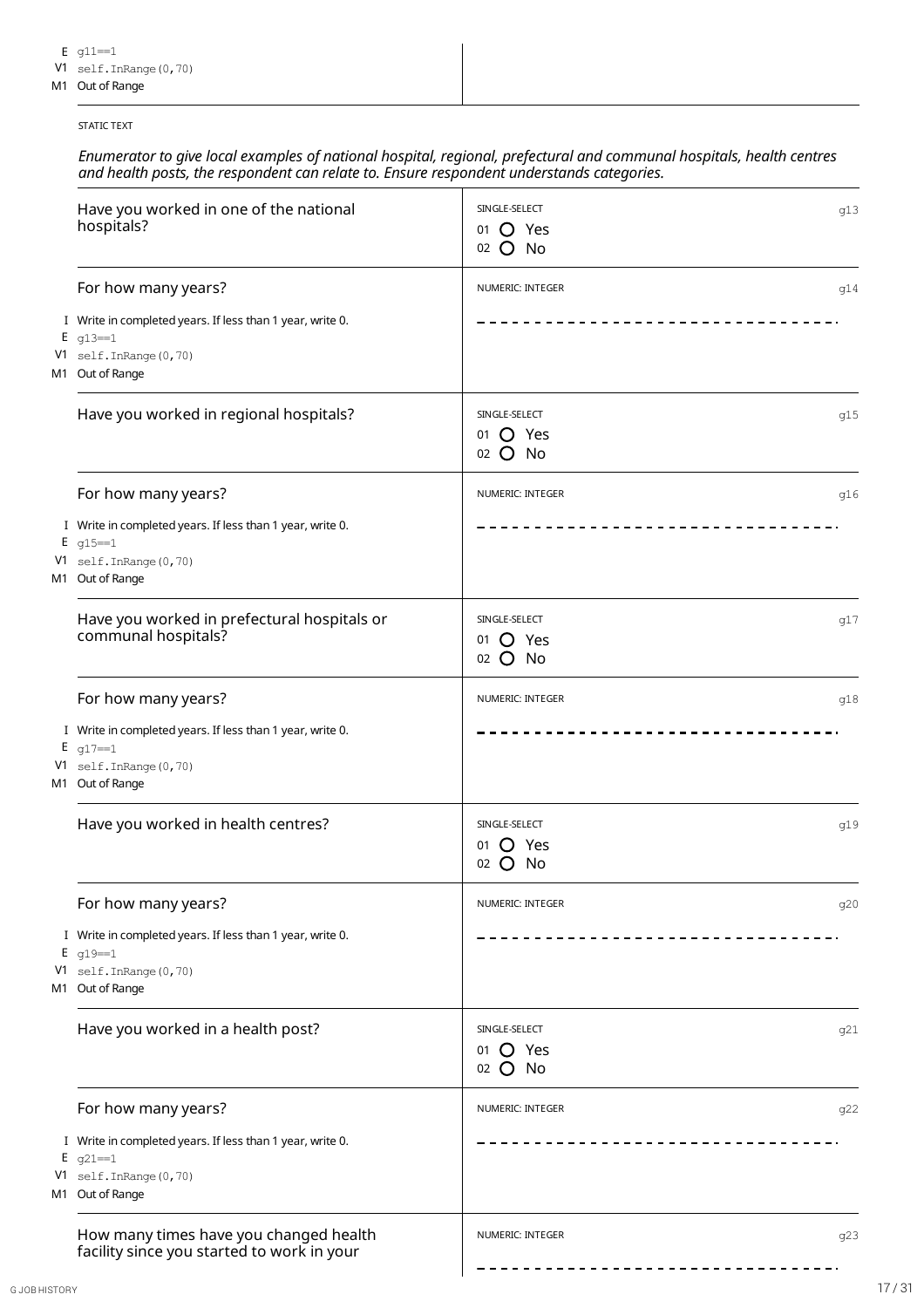|    | profession?                                                                                                                                      |                                                                         |
|----|--------------------------------------------------------------------------------------------------------------------------------------------------|-------------------------------------------------------------------------|
|    | I Write number of transfers. If no transfers, write 0                                                                                            |                                                                         |
|    | How many times have you changed position<br>since you started to work in your profession?<br>Write number of transfers. If no transfers, write 0 | <b>NUMERIC: INTEGER</b><br>q24                                          |
|    | Have you worked in private health facilities?                                                                                                    | SINGLE-SELECT<br>q25<br>Yes<br>01<br>$\mathbf{O}$<br>No<br>02<br>$\cup$ |
|    | For how many years?                                                                                                                              | NUMERIC: INTEGER<br>q26                                                 |
|    | Write in completed years. If less than 1 year, write 0.                                                                                          |                                                                         |
|    | $E_{q25 == 1}$                                                                                                                                   |                                                                         |
| V1 | self. InRange (0,70)                                                                                                                             |                                                                         |
|    | M1 Out of Range                                                                                                                                  |                                                                         |

# <span id="page-17-0"></span>H INCOME AND EXPENDITURE

### H INCOME AND EXPENDITURE INCOME

| What is your gross salary per month?                                                                                                                                            | NUMERIC: INTEGER<br>h1 |  |
|---------------------------------------------------------------------------------------------------------------------------------------------------------------------------------|------------------------|--|
| I Record from payslip. Exclude all additional payments. Enter value in the<br>ousand GNF 99998 I don't know<br>$V1$ self. In Range (0, 20000)    self==99998<br>M1 Out of Range |                        |  |
| What is your net (take home) salary per<br>month?                                                                                                                               | NUMERIC: INTEGER<br>h2 |  |
| I Record from pay slip. Exclude all additional payments. Enter value in the<br>ousand GNF 99998 I don't know                                                                    |                        |  |
| $V1$ self. In Range (0, 20000)    self==99998                                                                                                                                   |                        |  |
| M1 Out of Range                                                                                                                                                                 |                        |  |

#### STATIC TEXT

*In a normal month, how much do you receive of the following offical, additional payments?*

### *INSTRUCTION*

*Entervaluein thousand GNF. Record frompayslip Enter '0' if none*

|          | Transport allowance                                                   | NUMERIC: INTEGER<br>h7             |  |
|----------|-----------------------------------------------------------------------|------------------------------------|--|
| M1       | $V1$ self. In Range $(0, 2000)$<br>Out of Range                       |                                    |  |
|          | Housing allowance                                                     | h <sub>6</sub><br>NUMERIC: INTEGER |  |
| V1<br>M1 | self.InRange(0,2000)<br>Out of Range                                  |                                    |  |
|          | Other allowances (e.g. uniform allowance,<br>medical allowance, etc.) | NUMERIC: INTEGER<br>h8             |  |
|          | $V1$ self. In Range $(0, 2000)$                                       |                                    |  |
|          | M1 Out of Range                                                       |                                    |  |
|          |                                                                       |                                    |  |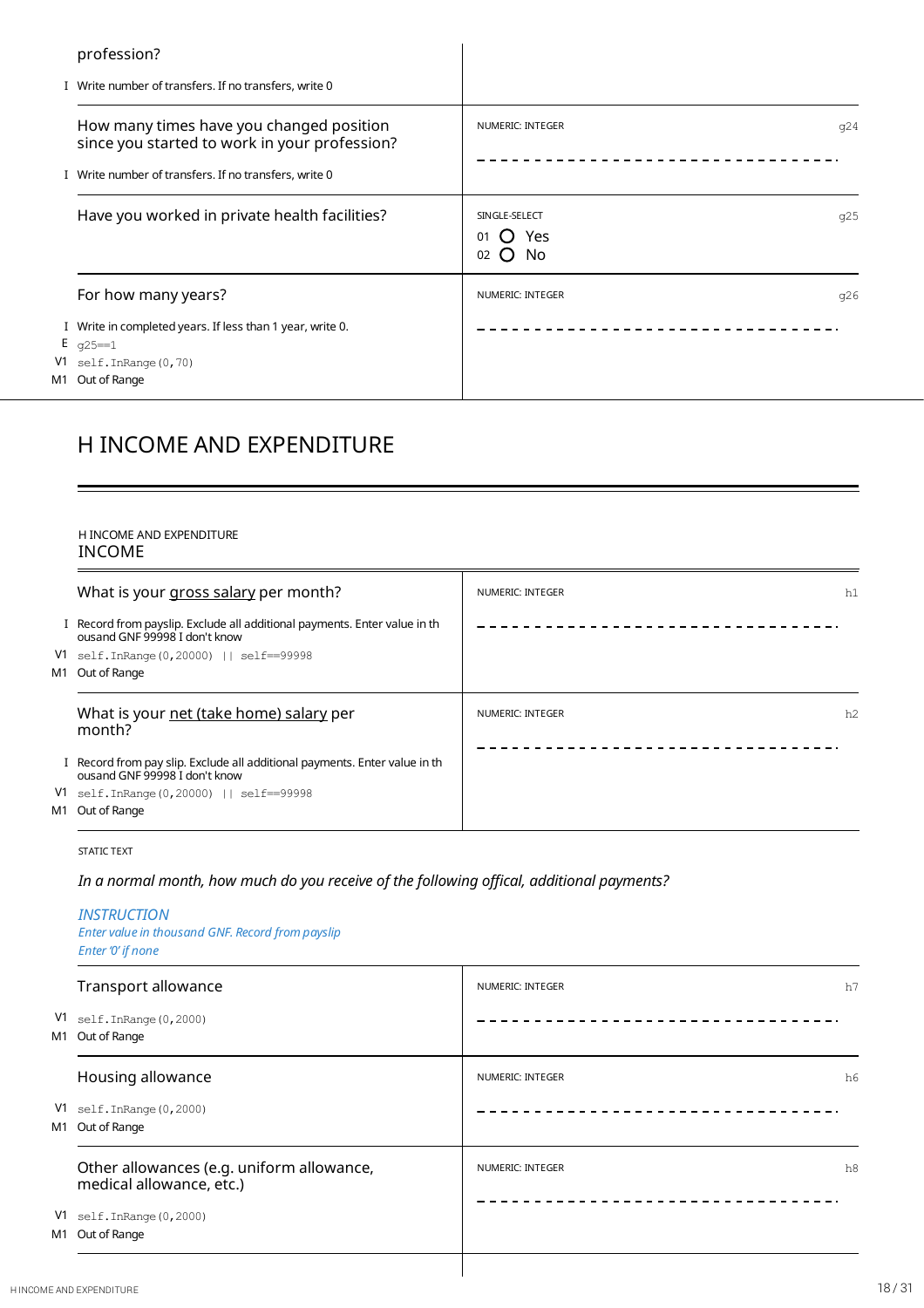|          | Risk premium payments                                                                      | NUMERIC: INTEGER | h10            |
|----------|--------------------------------------------------------------------------------------------|------------------|----------------|
| V1<br>M1 | self. InRange (0,2000)<br>Out of Range                                                     |                  |                |
|          | Per diem payments                                                                          | NUMERIC: INTEGER | h12            |
| V1<br>M1 | self.InRange(0,2000)<br>Out of Range                                                       |                  |                |
|          | Performance based payments                                                                 | NUMERIC: INTEGER | h14            |
| V1<br>M1 | self. InRange (0,2000)<br>Out of range                                                     |                  |                |
|          | Other, official payments (e.g rural hardship<br>compensation, etc.)                        | NUMERIC: INTEGER | h15            |
| V1       | self.InRange(0,2000)<br>M1 Out of range                                                    |                  |                |
|          | Specify other payment                                                                      | <b>TEXT</b>      | h16            |
|          | E h15>0                                                                                    |                  |                |
|          | During the last 12 months, how many times did<br>you receive your salary late?             | NUMERIC: INTEGER | h4             |
| V1       | I Write 0 if salary was always received on time<br>self. InRange (0,12)<br>M1 Out of Range |                  |                |
|          | During the last 12 months, how often did you<br>NOT receive your salary AT ALL?            | NUMERIC: INTEGER | h <sub>5</sub> |
| V1       | I Write 0 if salary was ALWAYS received<br>self. InRange (0,12)<br>M1 Out of Range         |                  |                |

### H INCOME AND EXPENDITURE USER FEES AND PRIVATE PRACTISE INCOME

| Is it a common practice to be paid by the<br>patients, after delivering a service, when<br>working in a public health facility?                       | SINGLE-SELECT<br>h17<br>$O$ Yes<br>01<br>$O$ No<br>02                                                                                 |
|-------------------------------------------------------------------------------------------------------------------------------------------------------|---------------------------------------------------------------------------------------------------------------------------------------|
| Are prices listed somewhere for the patient to<br>see? (e.g. a price list for services on a wall or a<br>sheet of paper)<br>$E h17 == 1$              | SINGLE-SELECT<br>h17a<br>$O$ Yes<br>01<br>O Some<br>03<br>$O$ No<br>02                                                                |
| Are patients informed in advance (before<br>receiving the services) about the payments?<br>$E_{h17 == 1}$                                             | SINGLE-SELECT<br>h17b<br>$O$ Yes<br>01<br>02<br>$O$ No                                                                                |
| Is it a common practice to be paid by the<br>patients, in order to deliver better or faster<br>services, when working in a public health<br>facility? | SINGLE-SELECT<br>h17c<br>(C) Yes<br>01<br><b>O</b> Sometimes<br>03<br>No<br>$\lambda$<br>02<br>$\overline{O}$ Prefer not to say<br>98 |
| In a typical week, how much income do you<br>think a health worker can receive from patient                                                           | <b>NUMERIC: INTEGER</b><br>h18                                                                                                        |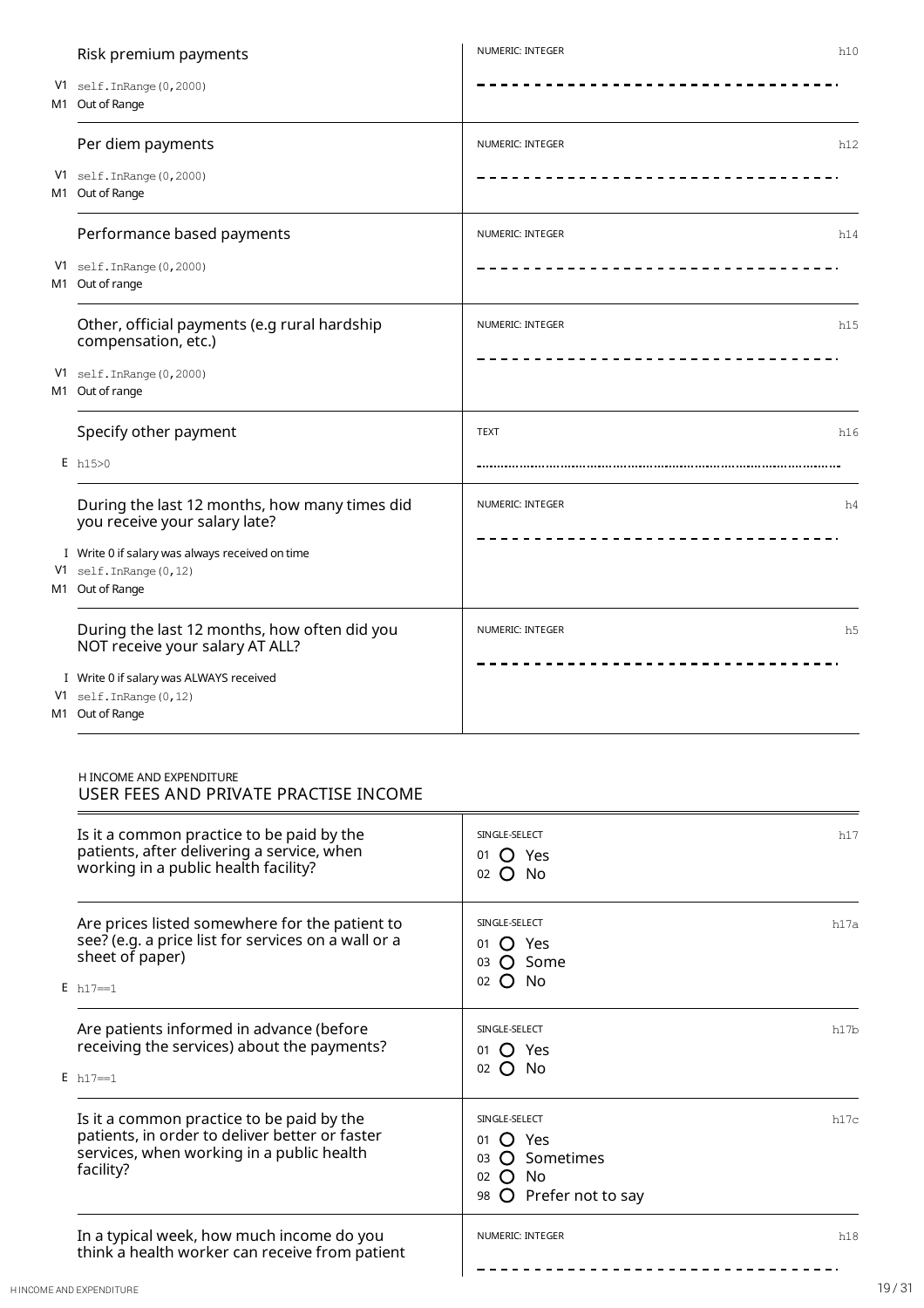|  | payments received in a public health facility?                                             |                                                 |
|--|--------------------------------------------------------------------------------------------|-------------------------------------------------|
|  | I Enter value in thousand GNF                                                              |                                                 |
|  | $E_{h17==1}$<br>$V1$ self. In Range (0,5000)                                               |                                                 |
|  | M1 Out of Range                                                                            |                                                 |
|  | How do you feel about patient payments in                                                  | SINGLE-SELECT<br>h19                            |
|  | public health facilities?                                                                  | 01 O Uncomfortable                              |
|  | I Do not prompt.                                                                           | 02 O Accepted<br>03 O Comfortable               |
|  | $E h17 == 1$                                                                               | 97 O Others, specify                            |
|  | Specify other                                                                              | <b>TEXT</b><br>h19oth                           |
|  | E $h17 == 1$ & a $h19 == 97$                                                               |                                                 |
|  | Is it a common practice to receive gifts from                                              | SINGLE-SELECT<br>h20                            |
|  | patients in public health facilities?                                                      | 01 O Yes                                        |
|  |                                                                                            | $02$ O No                                       |
|  | Which kind of gifts do patients bring for health                                           | MULTI-SELECT<br>h21                             |
|  | professionals working in public health<br>facilities?                                      | Vegetables/Staples/Fruit/Meat/Dairy<br>01       |
|  |                                                                                            | $\Box$ Fabric<br>02<br>Airtime vouchers<br>$03$ |
|  | I DO NOT PROMPT, SELECT ALL THAT APPLIES<br>$E h20 == 1$                                   | 04 Cosmetics/Soap                               |
|  |                                                                                            | Others, specify<br>$\mathbf{I}$<br>97           |
|  | Specify other                                                                              | <b>TEXT</b><br>h21oth                           |
|  | E $h20 == 1$ & $h21$ . Contains (97)                                                       |                                                 |
|  | How do you feel about gift giving in public                                                | SINGLE-SELECT<br>h23                            |
|  | health facilities?                                                                         | O Uncomfortable<br>01                           |
|  | I Do not prompt.                                                                           | 02 O Accepted<br>03 O Comfortable               |
|  | $E h20 == 1$                                                                               | 97 O Others, specify                            |
|  | Specify other                                                                              | <b>TEXT</b><br>h23oth                           |
|  | $E h23 = -97$                                                                              |                                                 |
|  |                                                                                            |                                                 |
|  | Is it a common practice to privately consult<br>patients outside of work hours?            | SINGLE-SELECT<br>h24<br>01 $\bigcirc$ Yes       |
|  |                                                                                            | 02 O No                                         |
|  | In a typical week, how much income do you                                                  | NUMERIC: INTEGER<br>h25                         |
|  | think a health worker can receive from having<br>a private practice outside of work hours? |                                                 |
|  | I Enter value in GNF                                                                       |                                                 |
|  | $E h24 = -1$<br>$V1$ self. In Range (0, 50000)                                             |                                                 |
|  | M1 Out of Range                                                                            |                                                 |
|  |                                                                                            |                                                 |
|  | H INCOME AND EXPENDITURE                                                                   |                                                 |
|  | ADDITIONAL INCOME GENERATION                                                               |                                                 |

| Is it a common practice to pursue non-health  |
|-----------------------------------------------|
| related income-generating activities, such as |
| farming in addition to being a health         |
| professional?                                 |

01 02

H INCOME AND EXPENDITURE 20 / 31

Yes No

SINGLE-SELECT h<sub>26</sub>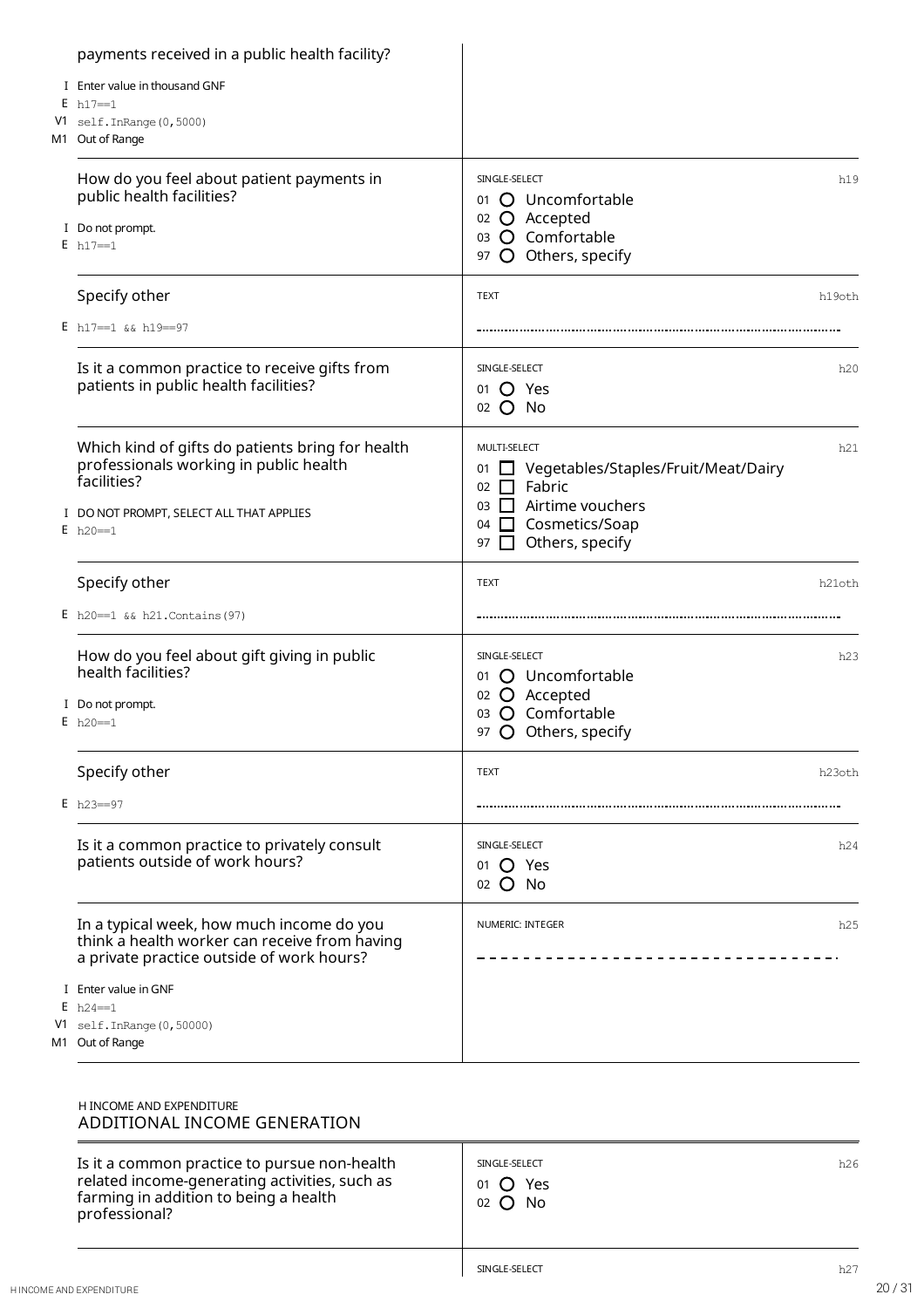|    | How important do you think is the health-<br>related income generated at the public health<br>facility in comparison to other sources of<br>income, such as farming or having a private<br>practice for the household of the health<br>professional?<br>$E h26 == 1$ | 01 O It is the main source of income<br>02 O Other income generating<br>activities such as farming or<br>private practice income are the<br>main source of income<br>03 $\bigcirc$ They are equally important<br>97 O Others, specify |
|----|----------------------------------------------------------------------------------------------------------------------------------------------------------------------------------------------------------------------------------------------------------------------|---------------------------------------------------------------------------------------------------------------------------------------------------------------------------------------------------------------------------------------|
|    | Specify other                                                                                                                                                                                                                                                        | <b>TEXT</b><br>h27oth                                                                                                                                                                                                                 |
|    | $E h27 = -97$                                                                                                                                                                                                                                                        |                                                                                                                                                                                                                                       |
|    | H INCOME AND EXPENDITURE<br><b>HOUSEHOLD FINANCE</b>                                                                                                                                                                                                                 |                                                                                                                                                                                                                                       |
|    | Are you married or live with your partner?                                                                                                                                                                                                                           | SINGLE-SELECT<br>h28<br>01 <b>O</b> Yes<br>$02$ O No                                                                                                                                                                                  |
|    | Is your spouse self-employed or earns a salary?<br>$E h28 == 1$                                                                                                                                                                                                      | SINGLE-SELECT<br>h30<br>01 O Self-employed<br>02 O Salary<br>O No, spouse does not work<br>03                                                                                                                                         |
|    | How much money does your spouse make in a<br>week?<br>I Enter value in thousand GNF 99998 I don't know<br>$E_{h30==1}$<br>$V1$ self.InRange(0,1250)    self==99998                                                                                                   | NUMERIC: INTEGER<br>h31                                                                                                                                                                                                               |
|    | How much money does your spouse make in a<br>month?<br>I Enter value in thousand GNF 99998 I don't know<br>$E h30 == 2$<br>V1 self. InRange (0,5000)     self==99998                                                                                                 | NUMERIC: INTEGER<br>h32                                                                                                                                                                                                               |
|    | How many other household members<br>contribute to your household's monthly<br>income?                                                                                                                                                                                | NUMERIC: INTEGER<br>h29                                                                                                                                                                                                               |
| V1 | self. InRange (0,21)<br>M1 Out of Range                                                                                                                                                                                                                              |                                                                                                                                                                                                                                       |

|  | $V1$ salf InRange (0.40) |  |
|--|--------------------------|--|

household?

How many financial dependents live in the

| $V1$ self. In Range $(0, 40)$                                                                   |                                                                                                                                                                                                                                                                                 |
|-------------------------------------------------------------------------------------------------|---------------------------------------------------------------------------------------------------------------------------------------------------------------------------------------------------------------------------------------------------------------------------------|
| What is your household's largest bulk expense?<br>I Definition life-cycle events. DO NOT PROMPT | SINGLE-SELECT<br>h35<br>O School fees/uniforms<br>01<br>02 O Life cycle events<br>O Medicine/medical fees<br>03<br><b>O</b> Agricultural inputs<br>04<br>Food<br>05<br>$\Omega$<br>O Rent<br>06<br>O Transport<br>07<br>O Don't want to respond<br>98<br>O Other, specify<br>97 |
| Specify other                                                                                   | <b>TEXT</b><br>h35oth                                                                                                                                                                                                                                                           |
| $E h35 = -97$                                                                                   |                                                                                                                                                                                                                                                                                 |

NUMERIC: INTEGER h34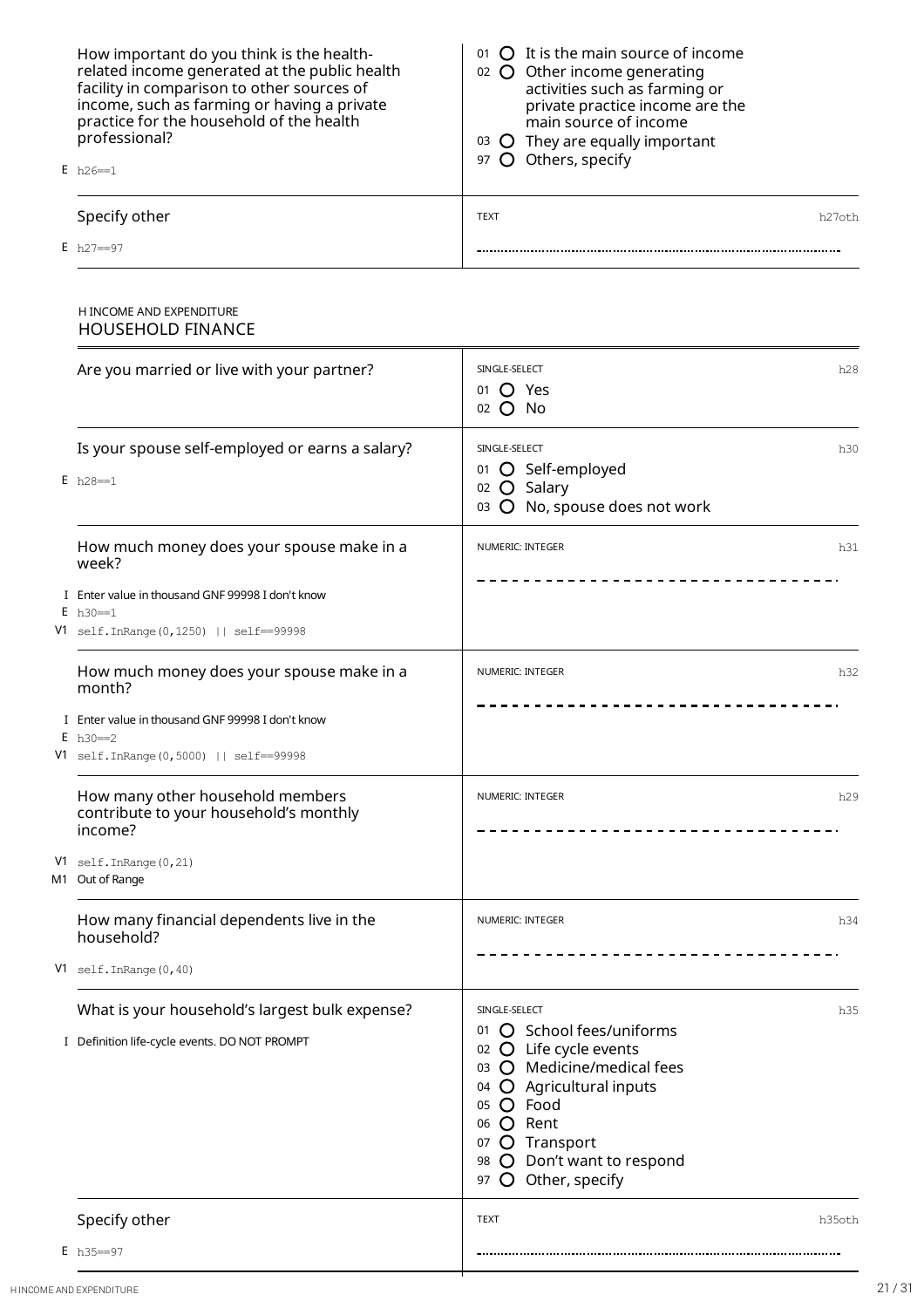| How do you mainly pay for this bulk expense?<br>I DO NOT PROMPT                                                                                                                         | SINGLE-SELECT<br>01 O Loan: family/friends<br>02 O Loan: advance from work<br>03 O Savings<br>04 O Selling an asset<br>O Can cover with monthly salary<br>05<br>06 O Reduction of expenses<br>07 O Loan from financial institution<br>99 O Don't want to respond<br>97 O Others, specify | h36    |
|-----------------------------------------------------------------------------------------------------------------------------------------------------------------------------------------|------------------------------------------------------------------------------------------------------------------------------------------------------------------------------------------------------------------------------------------------------------------------------------------|--------|
| Specify other                                                                                                                                                                           | <b>TEXT</b>                                                                                                                                                                                                                                                                              | h36oth |
| $E h36 = -97$                                                                                                                                                                           |                                                                                                                                                                                                                                                                                          |        |
| Does your household manage to meet these<br>basic expenses every week?<br>I Do not prompt.                                                                                              | SINGLE-SELECT<br>01 O Yes, always<br>O Most of the time<br>02<br>03 O Rarely<br>O Never<br>04<br>O Prefer not to say<br>99                                                                                                                                                               | h37    |
| H INCOME AND EXPENDITURE<br><b>HOUSING AND TRANSPORTATION</b>                                                                                                                           |                                                                                                                                                                                                                                                                                          |        |
| How many days of annual leave do you have in<br>a year?<br>I Write the number of days per year.<br>$V1$ self. In Range $(0, 90)$<br>M1 Out of Range                                     | NUMERIC: INTEGER                                                                                                                                                                                                                                                                         | h38    |
| As part of your job, are you provided with<br>housing?                                                                                                                                  | SINGLE-SELECT<br>01<br>Yes<br>$02$ O No                                                                                                                                                                                                                                                  | h39    |
| How do you rate the quality of the housing?<br>I Read out.<br>$E h39 == 1$                                                                                                              | SINGLE-SELECT<br>01 O Excellent<br>O Good<br>02<br>O Decent<br>03<br>$O$ Poor<br>04<br>O Terrible<br>05                                                                                                                                                                                  | h40    |
| In a normal week, how often do you sleep in<br>the housing that has been provided?<br>I Write number of nights per week.<br>$E h39 == 1$<br>$V1$ self. InRange (0,7)<br>M1 Out of range | NUMERIC: INTEGER                                                                                                                                                                                                                                                                         | h41    |
| Do you use a mode of transportation to carry<br>out your job? Motorbike/car.                                                                                                            | SINGLE-SELECT<br>01 <b>O</b> Yes<br>$02$ O No                                                                                                                                                                                                                                            | h42    |
| Do you get sufficient fuel/ funds for fuel from<br>your facility to use a motorbike for work<br>purposes?<br>$E$ h42==1                                                                 | SINGLE-SELECT<br>01 O Yes, always<br>02 O Most of the time<br>03 O Rarely, or never                                                                                                                                                                                                      | h43    |

# <span id="page-21-0"></span>I ABSENTEEISM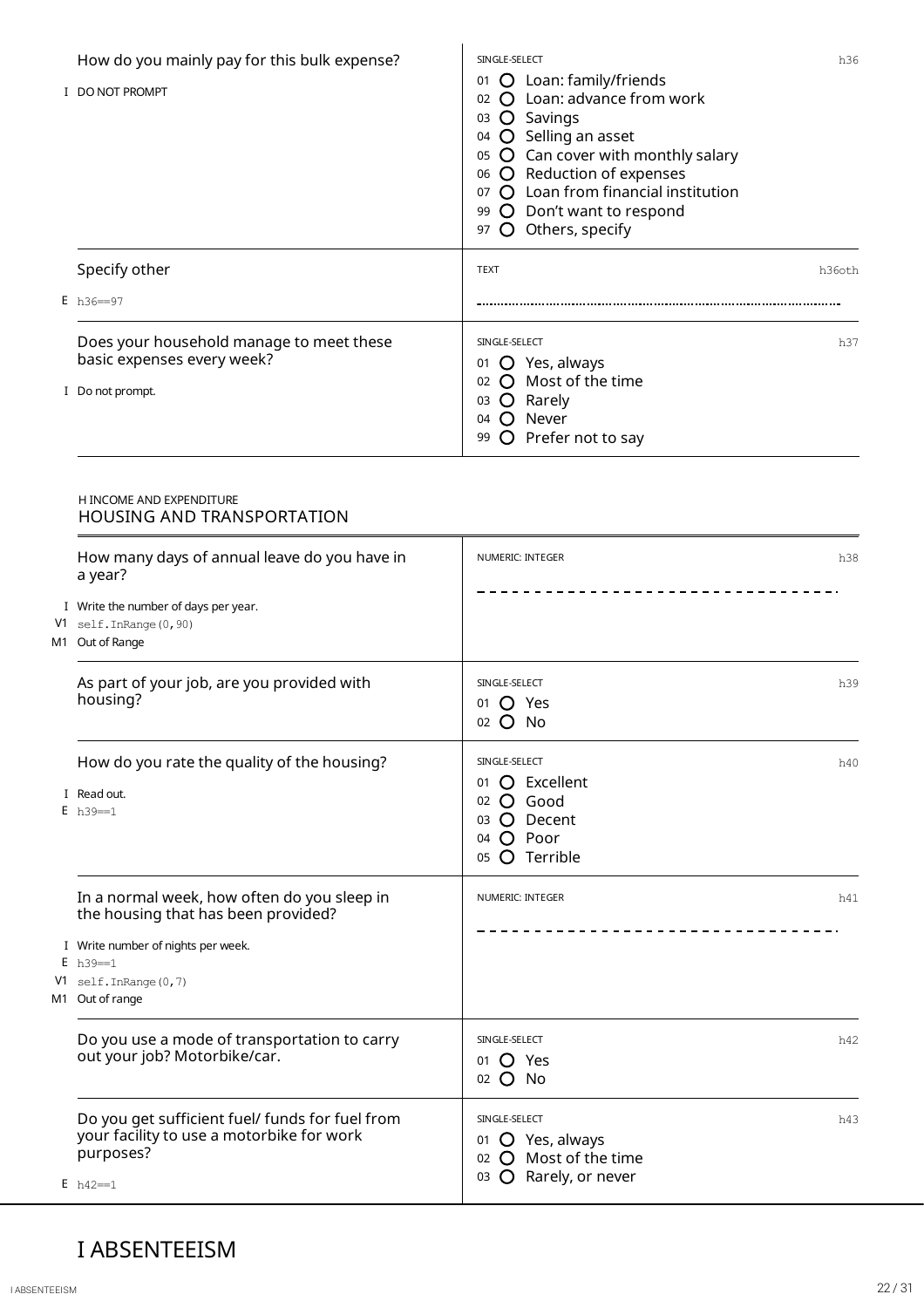| On any given day, do you feel that many of<br>your co-workers are absent from work in this<br>facility?<br>I Many: more than 1/4.                                                                                       | SINGLE-SELECT<br>i1<br>Yes<br>01<br>$\Omega$<br>$02$ O No<br>99 O Prefer not to say                                                                                                                                                                                                                                                                                     |
|-------------------------------------------------------------------------------------------------------------------------------------------------------------------------------------------------------------------------|-------------------------------------------------------------------------------------------------------------------------------------------------------------------------------------------------------------------------------------------------------------------------------------------------------------------------------------------------------------------------|
| In any given month, on average, how many<br>days do you think your co-workers are absent<br>in this facility?                                                                                                           | NUMERIC: INTEGER<br>i2                                                                                                                                                                                                                                                                                                                                                  |
| I 99998 Don't know<br>$V1$ self. In Range $(0, 30)$    self==99998<br>M1 Out of Range                                                                                                                                   |                                                                                                                                                                                                                                                                                                                                                                         |
| What would you say is the main reason?<br>I DO NOT PROMPT                                                                                                                                                               | SINGLE-SELECT<br>$\pm 3$<br>00001 O Travelling to work takes too<br>long<br>00002 O Sickness<br>00003 O Sick relatives/family<br>00004 $\bigcirc$ Other jobs (non-health related)<br>00005 O Private practice<br>00006 O Family related reasons<br>00007 O Household obligations<br>00008 O Tired from previous days<br>00097 O Others, specify<br>99998 O I don't know |
| Specify other<br>$E i3 == 97$                                                                                                                                                                                           | <b>TEXT</b><br>i3oth                                                                                                                                                                                                                                                                                                                                                    |
| Do you feel as if you worked more days or less<br>days than your co-workers?                                                                                                                                            | SINGLE-SELECT<br>i4<br>$\Omega$ More<br>01<br>$02$ $O$ Same<br>Less<br>03<br>O Not applicable<br>99                                                                                                                                                                                                                                                                     |
| In the last 30 days, were you absent from work<br>because you were sick? How many days?<br>I Enter number of days, enter 0 if 'No'<br>$V1$ self. In Range $(0, 30)$<br>M1 Out of Range                                  | NUMERIC: INTEGER<br>i5                                                                                                                                                                                                                                                                                                                                                  |
| In the last 30 days, were you absent from work<br>because of trainings, outreach and authorized<br>leave? How many days?<br>I Enter number of days, enter 0 if 'No'<br>$V1$ self. In Range $(0, 30)$<br>M1 Out of Range | NUMERIC: INTEGER<br>$\frac{1}{6}$                                                                                                                                                                                                                                                                                                                                       |
| In the last 30 days, how many days were you<br>absent from work because of other, personal<br>reasons?<br>I Enter number of days, enter 0 if 'No'<br>$V1$ self. In Range $(0, 30)$<br>M1 Out of Range                   | NUMERIC: INTEGER<br>i7                                                                                                                                                                                                                                                                                                                                                  |
| What was the reason for your absence from<br>work last time when you were away from work<br>for personal reasons?<br>I Do not prompt.                                                                                   | SINGLE-SELECT<br>18<br>Travelling to work took too<br>O<br>01<br>long<br>02 O I was sick<br>03 O Sick relatives/family                                                                                                                                                                                                                                                  |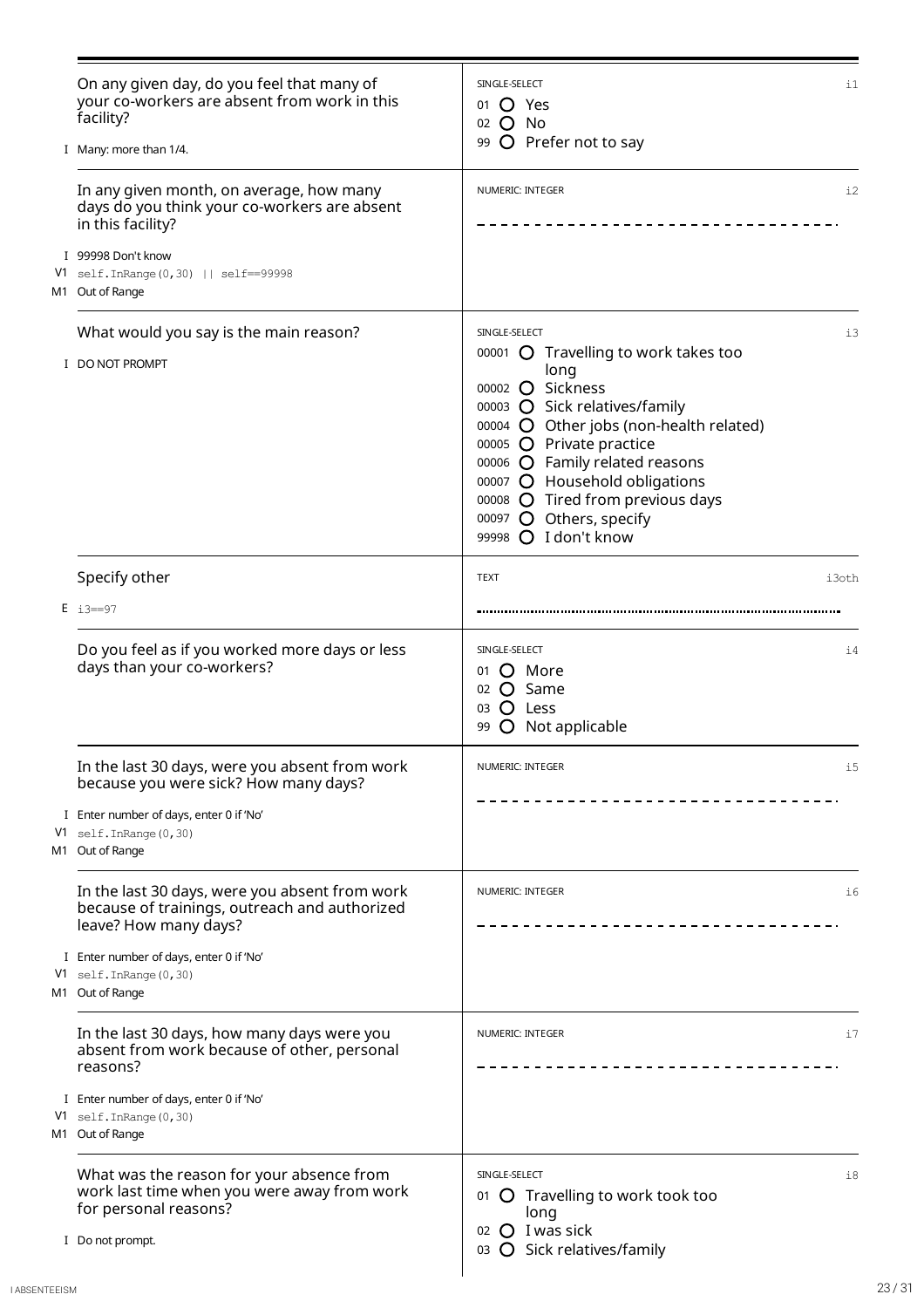|               | 04 $\bigcirc$ I have another job to attend<br>05 O Private practice<br>06 O I must care for children<br>07 O I had household chores<br>08 O I was tired from previous day<br>99 O Never been away from work<br>for personal reasons<br>97 O Others, specify |       |
|---------------|-------------------------------------------------------------------------------------------------------------------------------------------------------------------------------------------------------------------------------------------------------------|-------|
| Specify other | <b>TEXT</b>                                                                                                                                                                                                                                                 | i8oth |
| E i8==97      |                                                                                                                                                                                                                                                             |       |

# <span id="page-23-0"></span>J SATISFACTION AND CONSTRAINTS

#### J SATISFACTION AND CONSTRAINTS SATISFACTION

| How satisfied are you with life in general?<br>I Read out answer options                         | SINGLE-SELECT<br>01 O Very satisfied<br>02 O Satisfied<br>O Unsatisfied<br>03<br>O Very unsatisfied<br>04           | j1a |
|--------------------------------------------------------------------------------------------------|---------------------------------------------------------------------------------------------------------------------|-----|
| How satisfied are you with the financial<br>situation of your life?<br>I Read out answer options | SINGLE-SELECT<br>01 O Very satisfied<br>O Satisfied<br>02<br>O Unsatisfied<br>03<br>O Very unsatisfied<br>04        | 11b |
| How satisfied are you with the working<br>conditions?                                            | SINGLE-SELECT<br>O Very satisfied<br>01<br>O Satisfied<br>02<br>O Unsatisfied<br>03<br>O Very unsatisfied<br>04     | 1d  |
| How satisfied are you with the balance<br>between work and leisure time of your life?            | SINGLE-SELECT<br>01 O Very satisfied<br><b>O</b> Satisfied<br>02<br>O Unsatisfied<br>03<br>O Very unsatisfied<br>04 | 11c |
| How satisfied are you with the career<br>opportunities of your life?                             | SINGLE-SELECT<br>O Very satisfied<br>01<br>O Satisfied<br>02<br>Unsatisfied<br>03<br>O Very unsatisfied<br>04       | 1e  |

#### J SATISFACTION AND CONSTRAINTS MOTIVATIONAL STATEMENTS

| How much do you agree with the followin<br>statements? I have enough opportunities to<br>learn at the health facility.<br>I Read out answer options | SINGLE-SELECT<br>01 O Strongly agree<br>$02$ O<br>Agree<br>$03$ $\bullet$<br><b>Disagree</b><br>04 O Strongly disagree | j2a   |
|-----------------------------------------------------------------------------------------------------------------------------------------------------|------------------------------------------------------------------------------------------------------------------------|-------|
| Career prospectives are fair and promotions<br>are based on performance.                                                                            | SINGLE-SELECT<br>01 O Strongly agree                                                                                   | i2b   |
| J SATISFACTION AND CONSTRAINTS                                                                                                                      |                                                                                                                        | 24/31 |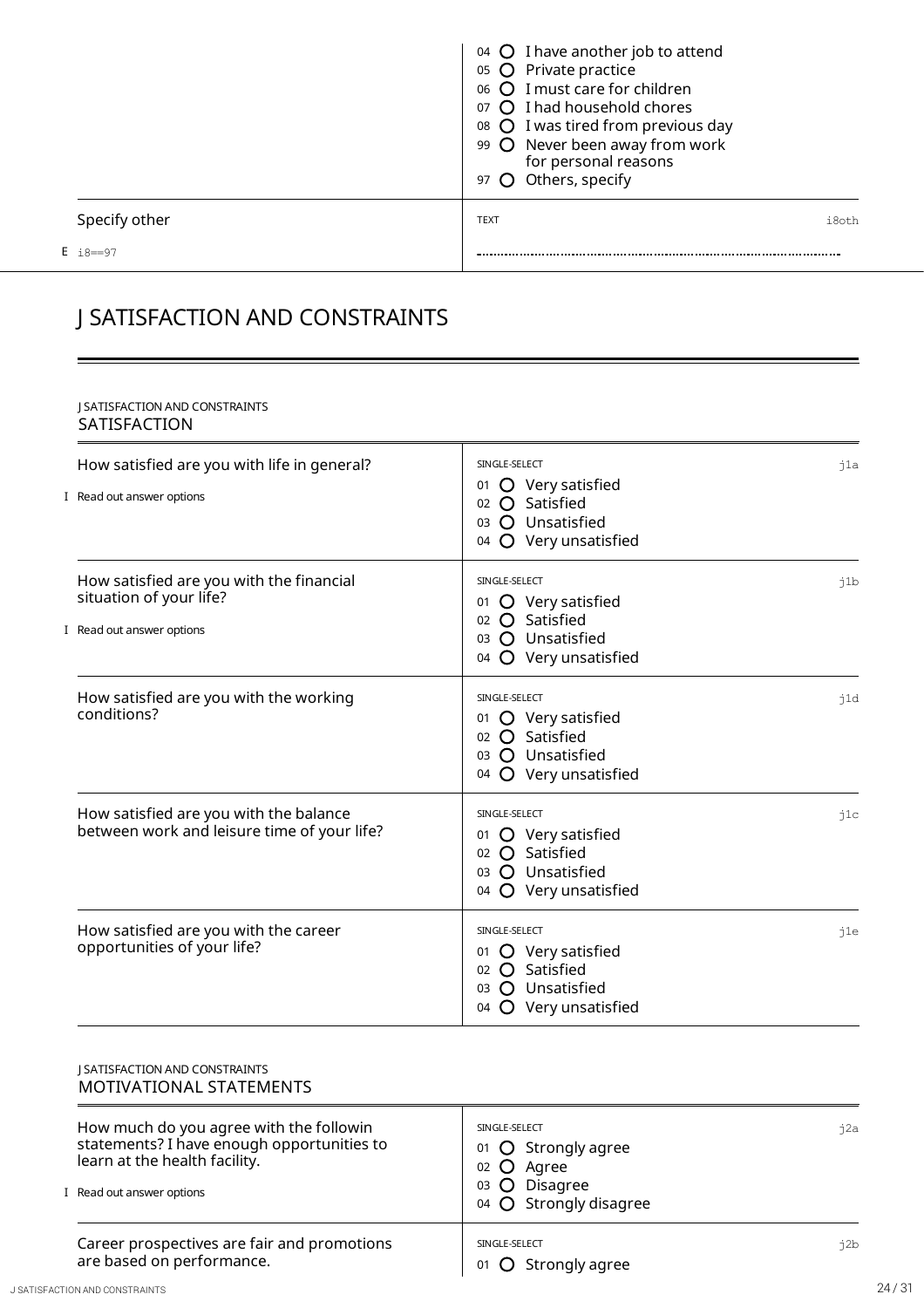|                                                                                            | 02 O Agree<br>03 O Disagree<br>O Strongly disagree<br>04                                         |     |
|--------------------------------------------------------------------------------------------|--------------------------------------------------------------------------------------------------|-----|
| I feel motivated to go to work every day.                                                  | SINGLE-SELECT<br>01 O Strongly agree<br>02 O Agree<br>03 O Disagree<br>O Strongly disagree<br>04 | j2c |
| My salary is too low to meet the basic expenses<br>of my family.                           | SINGLE-SELECT<br>01 O Strongly agree<br>02 O Agree<br>03 O Disagree<br>O Strongly disagree<br>04 | j2d |
| Health workers have to ask for payments from<br>patients to make a living.                 | SINGLE-SELECT<br>01 O Strongly agree<br>02 O Agree<br>03 O Disagree<br>04 O Strongly disagree    | 12e |
| I worry about being unemployed.                                                            | SINGLE-SELECT<br>01 O Strongly agree<br>02 O Agree<br>03 O Disagree<br>O Strongly disagree<br>04 | j2f |
| We have sufficient drugs and supplies to treat<br>patients.                                | SINGLE-SELECT<br>01 O Strongly agree<br>02 O Agree<br>03 O Disagree<br>O Strongly disagree<br>04 | j2h |
| I worry about being moved to another area.                                                 | SINGLE-SELECT<br>01 O Strongly agree<br>02 O Agree<br>03 O Disagree<br>O Strongly disagree<br>04 | j2g |
| We have enough equipment in working<br>condition to treat the patients.                    | SINGLE-SELECT<br>01 O Strongly agree<br>02 O Agree<br>03 O Disagree<br>04 O Strongly disagree    | j2i |
| When I do my job well, my opinion of myself<br>improves.                                   | SINGLE-SELECT<br>01 O Strongly agree<br>02 O Agree<br>03 O Disagree<br>04 O Strongly disagree    | j2j |
| I work here because the salary reflects each<br>health professional's contribution fairly. | SINGLE-SELECT<br>01 O Strongly agree<br>02 O Agree<br>03 O Disagree<br>04 O Strongly disagree    | j2k |
| It is important for me to have opportunities to<br>advance my career.                      | SINGLE-SELECT<br>01 O Strongly agree<br>02 O Agree<br>03 O Disagree<br>04 O Strongly disagree    | j21 |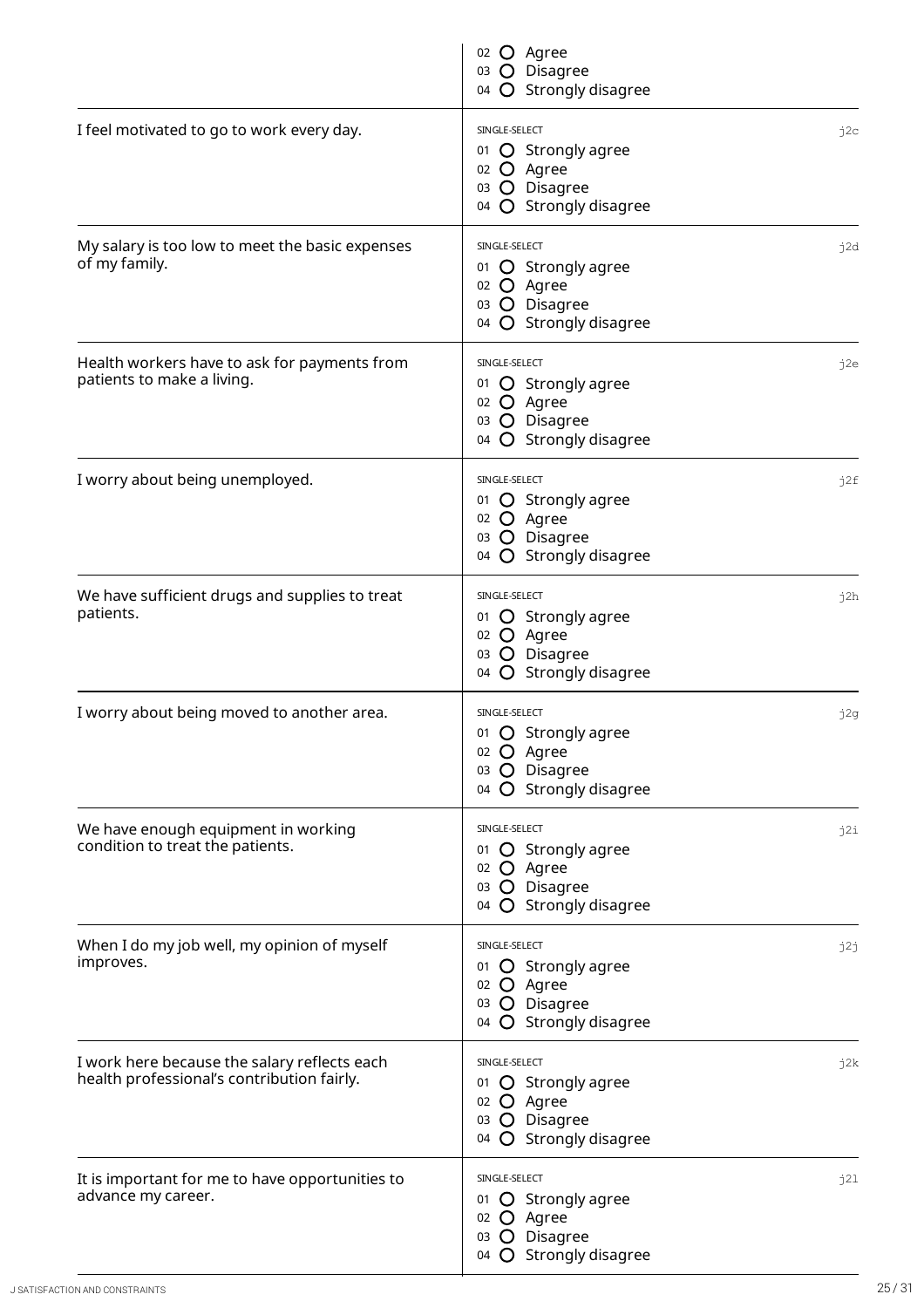| I am glad I work in this facility rather than in<br>any other health facility. | SINGLE-SELECT<br>01 O Strongly agree<br>02 O Agree<br>03 O Disagree<br>04 O Strongly disagree         | j2m |
|--------------------------------------------------------------------------------|-------------------------------------------------------------------------------------------------------|-----|
| I feel personally responsible if we cannot meet<br>the needs of a patient.     | SINGLE-SELECT<br>01 O Strongly agree<br>02 O Agree<br>03 O Disagree<br>04 O Strongly disagree         | j2n |
| I frequently think of quitting this job.                                       | SINGLE-SELECT<br>01 O Strongly agree<br>O Agree<br>02<br>03 O Disagree<br>O Strongly disagree<br>04   | j2o |
| My colleagues are supportive, that's why I like<br>working here.               | SINGLE-SELECT<br>01 O Strongly agree<br>02 O Agree<br>03 O Disagree<br>04 O Strongly disagree         | j2p |
| I work here because it provides long term<br>security for me.                  | SINGLE-SELECT<br>01 O Strongly agree<br>02 O Agree<br>03 O Disagree<br>04 O Strongly disagree         | j2q |
| I work here because of opportunities for<br>promotion.                         | SINGLE-SELECT<br>01 O Strongly agree<br>02 O Agree<br>$O3$ $O4$<br>Disagree<br>04 O Strongly disagree | j2r |
| I feel like I can accomplish something<br>worthwhile in this job.              | SINGLE-SELECT<br>01 O Strongly agree<br>02 O Agree<br>03 O Disagree<br>04 O Strongly disagree         | j2s |
| I work here because I enjoy doing this job.                                    | SINGLE-SELECT<br>01 O Strongly agree<br>02 O Agree<br>03 O Disagree<br>04 O Strongly disagree         | j2t |
| It's difficult to care very much whether the<br>work gets done right.          | SINGLE-SELECT<br>01 O Strongly agree<br>02 O Agree<br>03 O Disagree<br>04 O Strongly disagree         | j2u |
| I sometimes feel that my work is meaningless.                                  | SINGLE-SELECT<br>01 O Strongly agree<br>02 O Agree<br>03 O Disagree<br>04 O Strongly disagree         | j2v |
| It is important for me to get recognition from<br>the community for my work.   | SINGLE-SELECT<br>01 O Strongly agree<br>02 O Agree                                                    | j2w |

Dis a g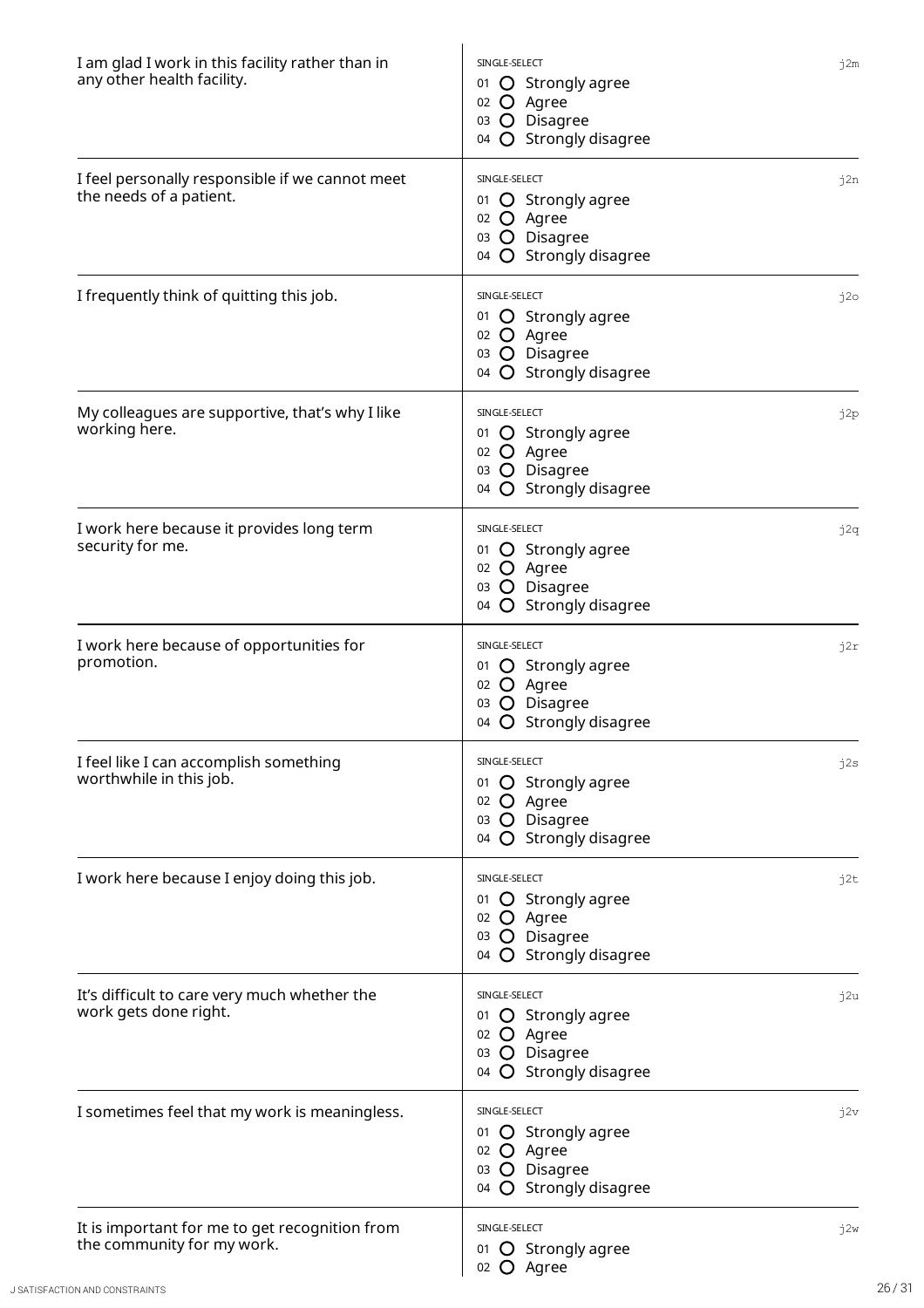03 Agree Disagree

04 Strongly disagree

# <span id="page-26-0"></span>K CHARACTERISTICS OF THE RESPONDENT

| What is your gender?                                                                               | SINGLE-SELECT<br>01 O Male<br>02 O Female                                                                                                            | k1    |
|----------------------------------------------------------------------------------------------------|------------------------------------------------------------------------------------------------------------------------------------------------------|-------|
| What is your age?                                                                                  | NUMERIC: INTEGER                                                                                                                                     | k2    |
| I Enter age in completed years<br>$V1$ self. InRange $(0, 80)$<br>M1 Out of Range                  |                                                                                                                                                      |       |
| What is your marital status?                                                                       | SINGLE-SELECT<br>01 O Single<br>02 O Engaged<br>03 O In a living relation<br>04 O Married<br>05 O Widowed<br>06 O Divorced<br>07 O Separated         | k3    |
| Is your spouse/ partner working or studying in<br>the health sector?<br>$E$ k3. InList $(2, 3, 4)$ | SINGLE-SELECT<br>01 O Yes<br>02 O No                                                                                                                 | k4    |
| Where does your spouse/partner live?                                                               | SINGLE-SELECT                                                                                                                                        | k5    |
| $E$ k3. InList $(2, 3, 4)$                                                                         | 01 O Boké<br>02 O Conakry<br>03 O Faranah<br>04 O Kankan<br>05 O Kindia<br>06 O Labé<br>07 O Mamou<br>08 O Nzérékoré<br>09 O Abroad                  |       |
| Where?                                                                                             | <b>TEXT</b>                                                                                                                                          | k5oth |
| E k3 != 1 && k5==9                                                                                 |                                                                                                                                                      |       |
| How many children do you have?                                                                     | NUMERIC: INTEGER                                                                                                                                     | k6    |
| I Write 0 if none.                                                                                 |                                                                                                                                                      |       |
| In which region were you born?                                                                     | SINGLE-SELECT<br>01 O Boké<br>02 O Conakry<br>03 O Faranah<br>04 O Kankan<br>05 O Kindia<br>06 O Labé<br>07 O Mamou<br>08 O Nzérékoré<br>09 O Abroad | k7    |
| Where?                                                                                             | <b>TEXT</b>                                                                                                                                          | k7oth |
| $E k7 == 9$                                                                                        |                                                                                                                                                      |       |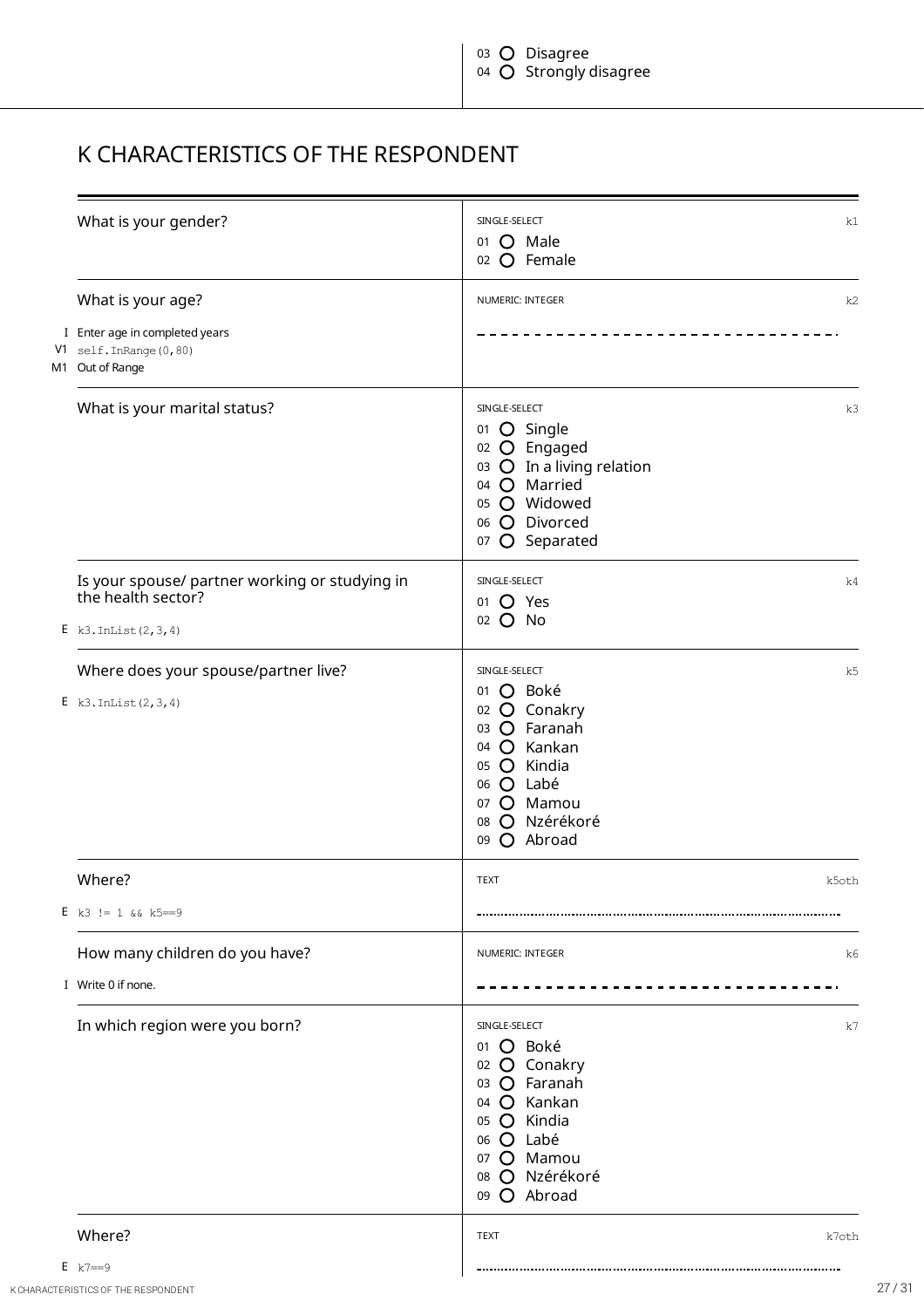| In which region did you grow up?                                         | SINGLE-SELECT<br>O Boké<br>01<br>02 O Conakry<br>03 O Faranah<br>04 O Kankan<br>05 O Kindia<br>$06$ $\bullet$<br>Labé<br>07 O Mamou<br>08 O Nzérékoré<br>09 O Abroad                                                                                                                                                                                                       | k8     |
|--------------------------------------------------------------------------|----------------------------------------------------------------------------------------------------------------------------------------------------------------------------------------------------------------------------------------------------------------------------------------------------------------------------------------------------------------------------|--------|
| Where?                                                                   | <b>TEXT</b>                                                                                                                                                                                                                                                                                                                                                                | k8oth  |
| $E k8 == 9$                                                              |                                                                                                                                                                                                                                                                                                                                                                            |        |
| What was/is your father's highest level of<br>education?                 | SINGLE-SELECT<br>01 O No education<br>03 O Completed primary education<br>04 O Completed secondary<br>education<br>05 O Completed technical education<br>or vocational training<br>06 O University education<br>99 O Don't Know<br>97 O Others, specify                                                                                                                    | k13    |
| Specify other                                                            | <b>TEXT</b>                                                                                                                                                                                                                                                                                                                                                                | k13oth |
| $E k13 = -97$                                                            |                                                                                                                                                                                                                                                                                                                                                                            |        |
| What was/is your father's main field of<br>occupation?                   | SINGLE-SELECT<br>01 O Work in the house<br>02 O Tailor/ dressmaker<br>03 O Trader / merchant<br>04 O Student / pupil<br>05 O Worker (bricklayer, mechanic,<br>carpenter, electrician, painter)<br>06 O Farmer<br>07 O Driver<br>08 O Stockbreeder<br>09 O Sinner<br>10 O Employee / agronomist /<br>engineer / teacher<br>11 O Health professional<br>97 O Others, specify | k14    |
| Specify other                                                            | <b>TEXT</b>                                                                                                                                                                                                                                                                                                                                                                | k14oth |
| $E k14 = -97$                                                            |                                                                                                                                                                                                                                                                                                                                                                            |        |
| Who owned the dwelling in which you grew up<br>in?                       | SINGLE-SELECT<br>01 O Household<br>02 O Relations of head of household<br>03 O State<br>04 O Company or private enterprise<br>05 O Private landlord<br>97 O Others, specify                                                                                                                                                                                                | k15    |
| Specify other                                                            | <b>TEXT</b>                                                                                                                                                                                                                                                                                                                                                                | k15oth |
| $E k15 == 97$                                                            |                                                                                                                                                                                                                                                                                                                                                                            |        |
| How would you classify the socio-economic<br>background of your parents? | SINGLE-SELECT<br>01 O Rich                                                                                                                                                                                                                                                                                                                                                 | k12    |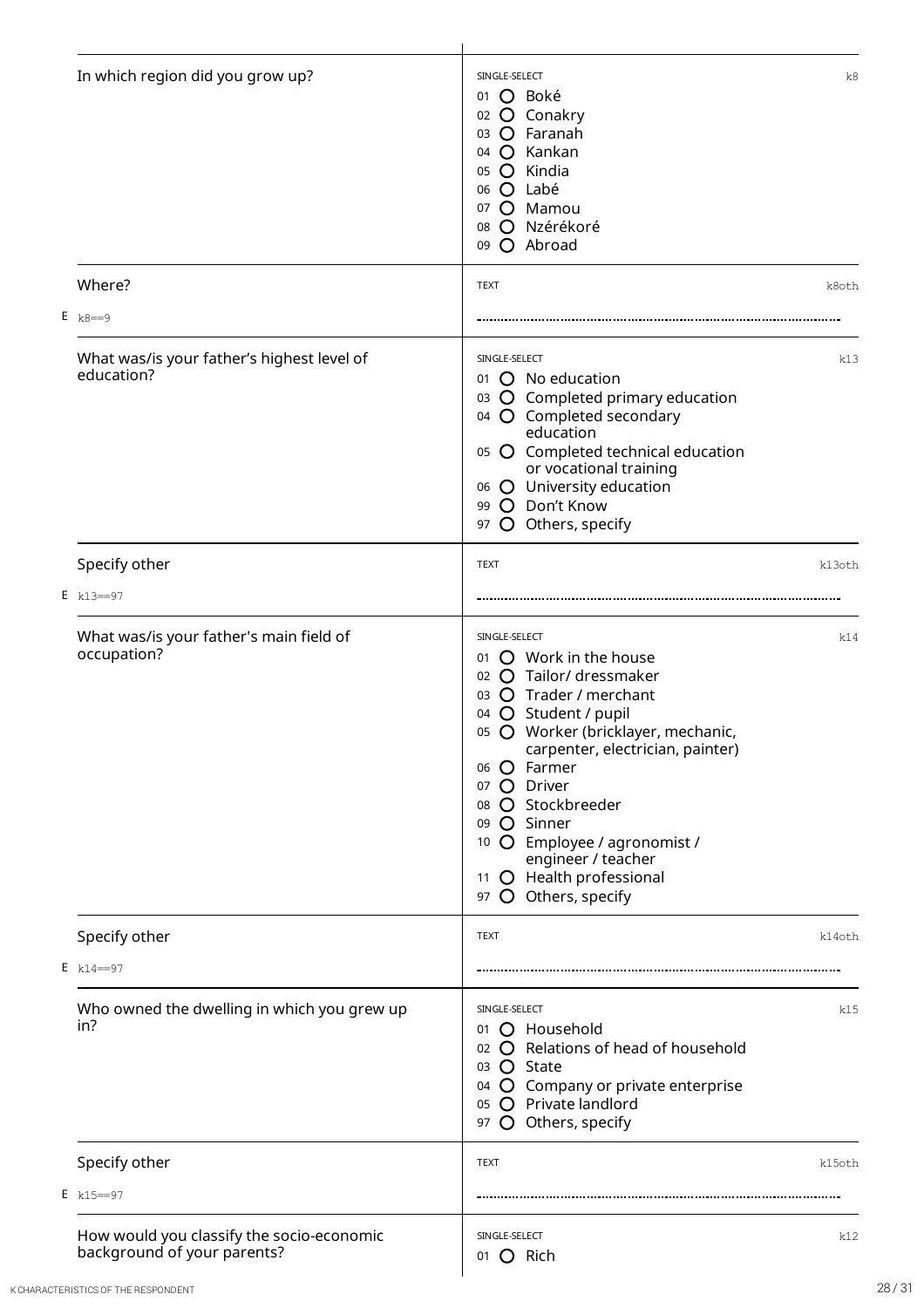|                                                                                                                  | 02 O Upper middle class<br>03 O Lower middle class<br>$O$ Poor<br>04<br>O Very poor<br>05                                                                                                                                                                                                                                                                                                           |
|------------------------------------------------------------------------------------------------------------------|-----------------------------------------------------------------------------------------------------------------------------------------------------------------------------------------------------------------------------------------------------------------------------------------------------------------------------------------------------------------------------------------------------|
| Would you classify the house that you grew up<br>in as being in an urban area or a rural area?                   | SINGLE-SELECT<br>k16<br>01 O Urban<br>02 O Rural                                                                                                                                                                                                                                                                                                                                                    |
| Approximately, how far away was the closest<br>all weather road from the house you grew up<br>in, in kilometres? | NUMERIC: INTEGER<br>k17                                                                                                                                                                                                                                                                                                                                                                             |
| I Write in approximate kilometres<br>$V1$ self. In Range (0,300)<br>M1 Out of Range                              |                                                                                                                                                                                                                                                                                                                                                                                                     |
| Did the household you grew up in have any of<br>the following items?                                             | MULTI-SELECT: YES/NO<br>k18<br>$02$ $\Box$ / $\Box$ Refrigerator<br>Radio<br>71 L<br>03<br>$\mathbf{I}$<br>Cassette/ CD Player<br>$\Box$<br>04<br>Television<br>05<br><b>Running Water</b><br>06<br>Electricity<br>07<br>$\overline{\phantom{0}}$<br>Telephone<br>08<br>Car<br>09<br>Motorcycle<br>7 L I<br>10<br>Bicycle<br>- 1<br>11<br>Own Land<br>12<br>Own House<br>71 T<br>13<br>$\mathbf{I}$ |
| Does your household own any of the<br>following?                                                                 | k9<br>MULTI-SELECT: YES/NO<br>Refrigerator<br>7⊔<br>02<br>Radio<br>03<br>Cassette/ CD Player<br>04<br>l 1<br>Television<br>05<br><b>Running Water</b><br>06<br>Electricity<br>7 L<br>07<br>Telephone<br>08<br>- 1<br>Car<br>09<br>Motorcycle<br>$\Box$<br>10<br>Bicycle<br>a ka<br>11<br>Own Land<br>12<br>Own House<br>71 I<br>13<br>$\mathbf{I}$                                                  |
| How would you classify your household's<br>socio-economic profile?                                               | SINGLE-SELECT<br>k12a<br>O Rich<br>01<br>02 O Upper middle class<br>03 O Lower middle class<br>04 O Poor<br>O Very poor<br>05                                                                                                                                                                                                                                                                       |
| Have you ever been to any other country in<br>Africa?                                                            | SINGLE-SELECT<br>k10<br>01 <b>O</b> Yes<br>02 O No                                                                                                                                                                                                                                                                                                                                                  |
| Have you ever been to any other country<br>outside Africa?                                                       | SINGLE-SELECT<br>k11<br>01 O Yes<br>02 O No                                                                                                                                                                                                                                                                                                                                                         |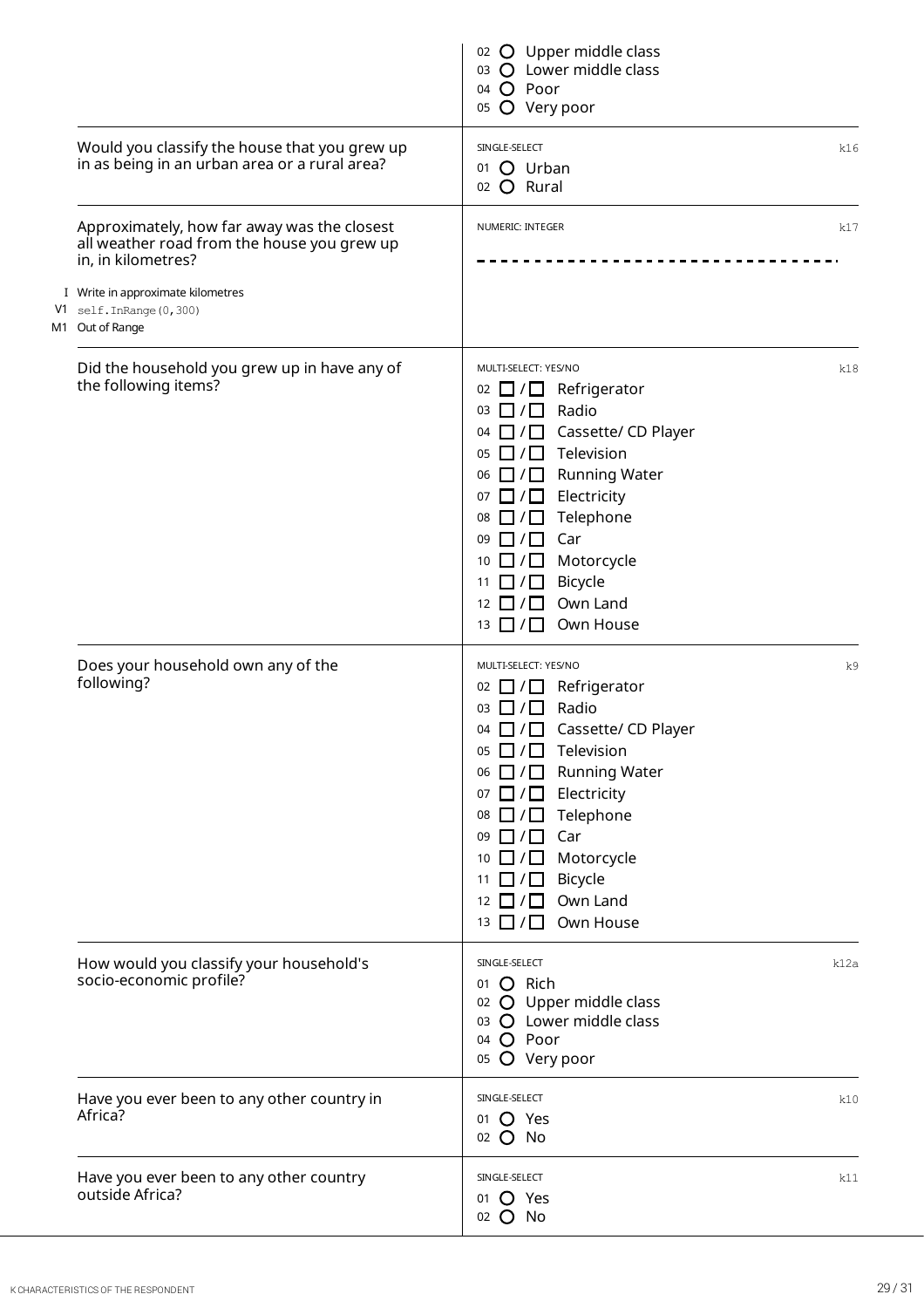# <span id="page-29-0"></span>L END OFINTERVIEW

| Interview end time                 | DATE: CURRENT TIME<br>11                                                             |
|------------------------------------|--------------------------------------------------------------------------------------|
|                                    |                                                                                      |
| Interview result                   | 12.<br>SINGLE-SELECT<br>O Completed<br>01<br>02 O Incomplete<br>97 O Others, specify |
| Interview result<br>$E = 12 == 97$ | <b>TEXT</b><br>12 oth                                                                |
| Interviewer's comments             | <b>TEXT</b><br>13                                                                    |